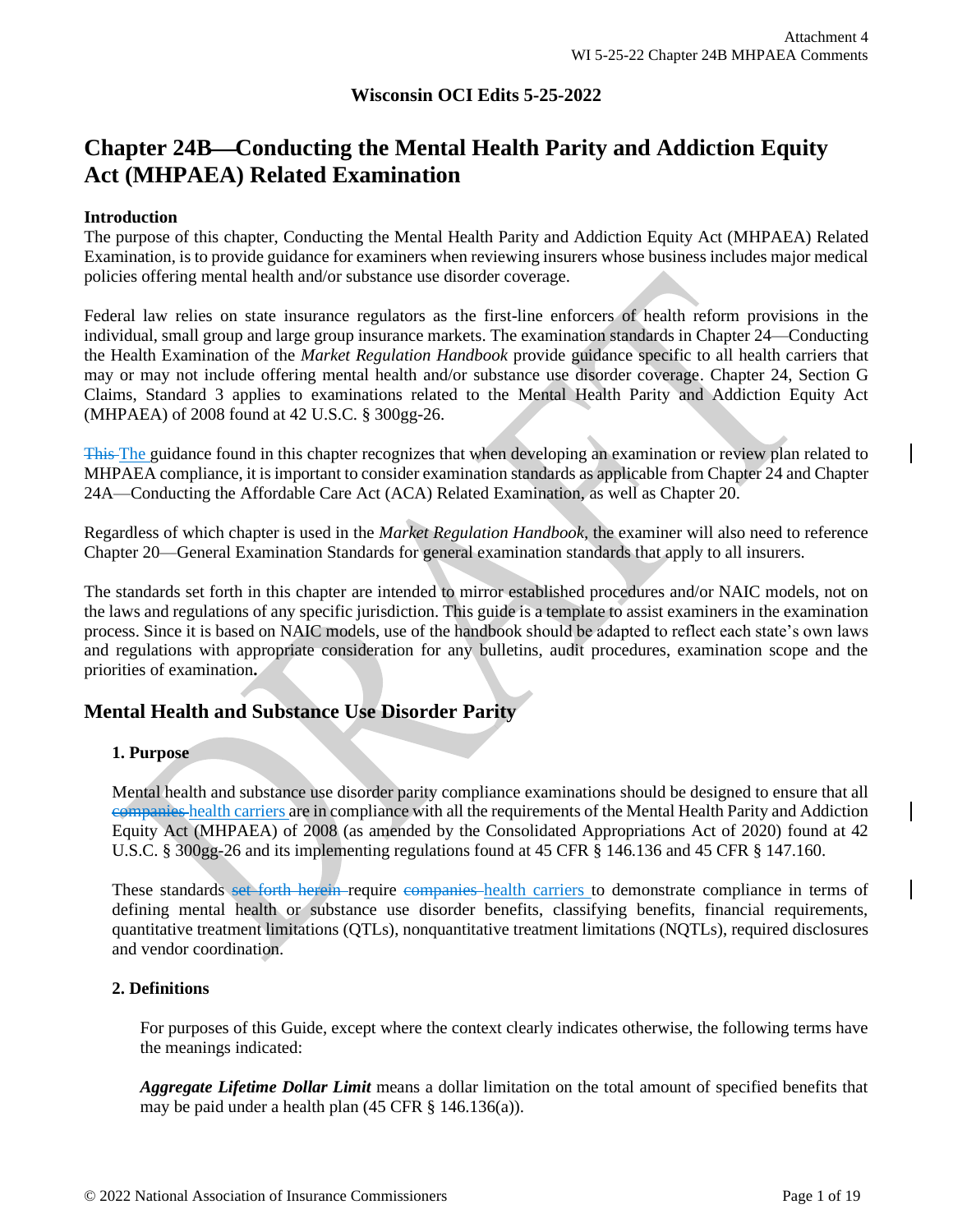*Annual Dollar Limit* means a dollar limitation on the total amount of specified benefits that may be paid in a 12-month period under a health [plan](https://www.law.cornell.edu/definitions/index.php?width=840&height=800&iframe=true&def_id=2b74e43866fc5b8f1f15155c434c7c1d&term_occur=2&term_src=Title:45:Chapter:A:Subchapter:B:Part:146:Subpart:C:146.136) (45 CFR § 146.136(a)).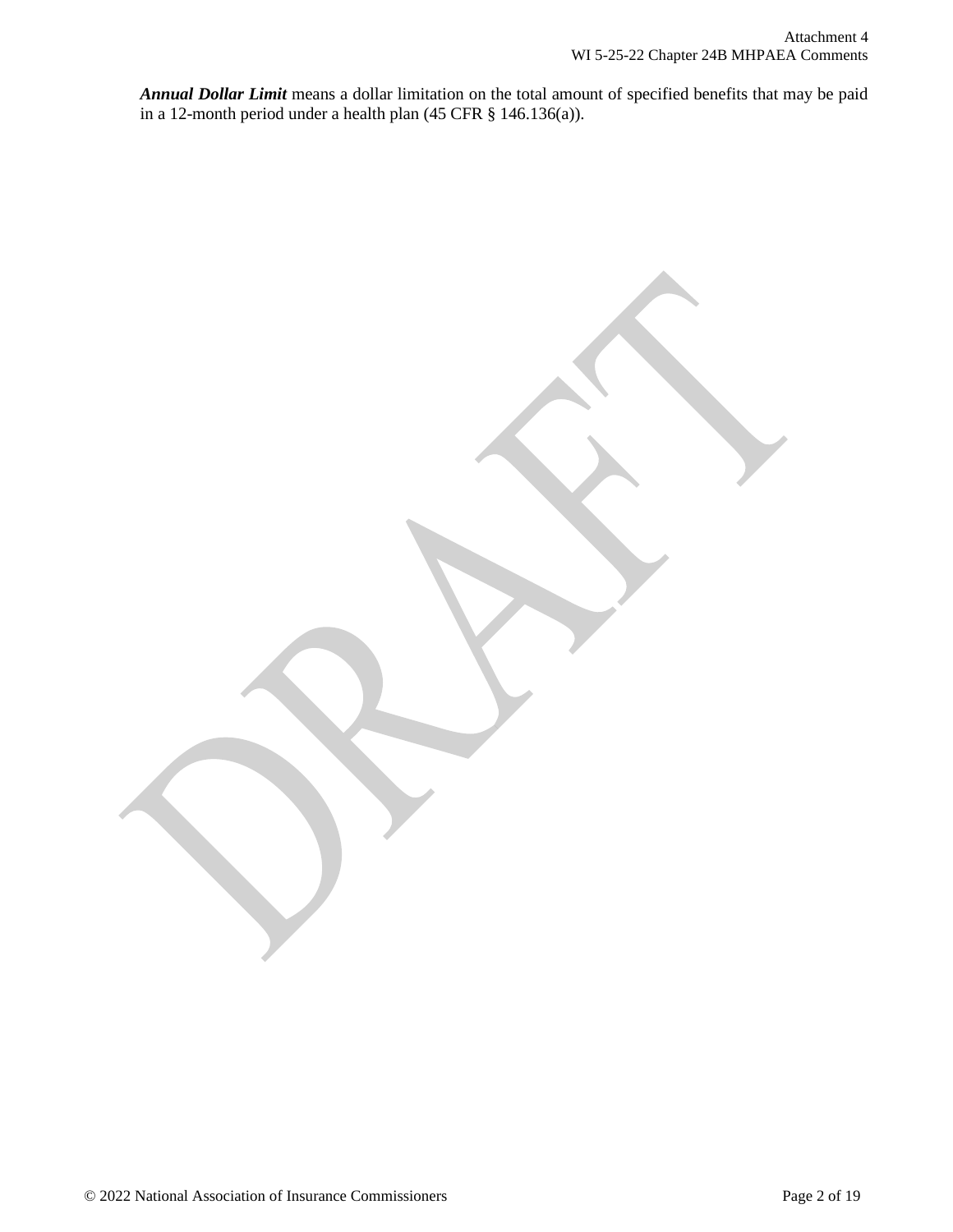## *Classifications of benefits used for applying parity rules*:

**(1) Inpatient, In-network.** Benefits furnished on an inpatient basis and within a network of providers established or recognized under [a plan](https://www.law.cornell.edu/definitions/index.php?width=840&height=800&iframe=true&def_id=2b74e43866fc5b8f1f15155c434c7c1d&term_occur=28&term_src=Title:45:Chapter:A:Subchapter:B:Part:146:Subpart:C:146.136) o[r health insurance coverage](https://www.law.cornell.edu/definitions/index.php?width=840&height=800&iframe=true&def_id=8cb1da61fe4207bff7613d72e6094944&term_occur=8&term_src=Title:45:Chapter:A:Subchapter:B:Part:146:Subpart:C:146.136)  $(45 \text{ CFR} \text{ s } 146.136(c)(2)(ii)(A)(1))$ .

**(2) Inpatient, Out-of-network.** Benefits furnished on an inpatient basis and outside any network of providers established or recognized under a [plan](https://www.law.cornell.edu/definitions/index.php?width=840&height=800&iframe=true&def_id=2b74e43866fc5b8f1f15155c434c7c1d&term_occur=30&term_src=Title:45:Chapter:A:Subchapter:B:Part:146:Subpart:C:146.136) or [health insurance coverage.](https://www.law.cornell.edu/definitions/index.php?width=840&height=800&iframe=true&def_id=8cb1da61fe4207bff7613d72e6094944&term_occur=9&term_src=Title:45:Chapter:A:Subchapter:B:Part:146:Subpart:C:146.136) This classification includes inpatient benefits under a [plan](https://www.law.cornell.edu/definitions/index.php?width=840&height=800&iframe=true&def_id=2b74e43866fc5b8f1f15155c434c7c1d&term_occur=31&term_src=Title:45:Chapter:A:Subchapter:B:Part:146:Subpart:C:146.136) (or health insurance coverage) that has no network of providers (45 CFR § 146.136(c)(2)(ii)(A)(2)).

**(3) Outpatient, In-network.** Benefits furnished on an outpatient basis and within a network of providers established or recognized under a [plan](https://www.law.cornell.edu/definitions/index.php?width=840&height=800&iframe=true&def_id=2b74e43866fc5b8f1f15155c434c7c1d&term_occur=32&term_src=Title:45:Chapter:A:Subchapter:B:Part:146:Subpart:C:146.136) or [health insurance coverage.](https://www.law.cornell.edu/definitions/index.php?width=840&height=800&iframe=true&def_id=8cb1da61fe4207bff7613d72e6094944&term_occur=10&term_src=Title:45:Chapter:A:Subchapter:B:Part:146:Subpart:C:146.136) See special rules for office visits and [plans](https://www.law.cornell.edu/definitions/index.php?width=840&height=800&iframe=true&def_id=2b74e43866fc5b8f1f15155c434c7c1d&term_occur=33&term_src=Title:45:Chapter:A:Subchapter:B:Part:146:Subpart:C:146.136) with multiple network tiers in paragraph  $(c)(3)(iii)$  of 45 CFR §146.136 (45 CFR  $§ 146.136(c)(2)(ii)(A)(3)).$ 

**(4) Outpatient, Out-of-network.** Benefits furnished on an outpatient basis and outside any network of providers established or recognized under a [plan](https://www.law.cornell.edu/definitions/index.php?width=840&height=800&iframe=true&def_id=2b74e43866fc5b8f1f15155c434c7c1d&term_occur=34&term_src=Title:45:Chapter:A:Subchapter:B:Part:146:Subpart:C:146.136) or. This classification includes outpatient benefits under a [plan](https://www.law.cornell.edu/definitions/index.php?width=840&height=800&iframe=true&def_id=2b74e43866fc5b8f1f15155c434c7c1d&term_occur=35&term_src=Title:45:Chapter:A:Subchapter:B:Part:146:Subpart:C:146.136) (or health insurance coverage) that has no network of providers (45 CFR §  $146.136(c)(2)(ii)(A)(4)$ ).

**(5) Emergency Care.** Benefits for emergency care (45 CFR § 146.136(c)(2)(ii)(A)(5)).

**(6) Prescription Drugs.** Benefits for prescription drugs  $(45 \text{ CFR} \text{ s } 146.136(c)(2)(ii)(A)(6))$ .

*Coverage Unit* refers to the way in which a plan (or health insurance coverage) groups individuals for purposes of determining benefits, or premiums or contributions. For example, different Coverage Units include self-only, family, and employee plus-spouse (45 CFR § 146.136(a)).

*Cumulative Financial Requirements* are financial requirements that determine whether or to what extent benefits are provided based on accumulated amounts and include deductibles and out-of-pocket maximums. (However, cumulative financial requirements do not include aggregate lifetime or [annual dollar limits](https://www.law.cornell.edu/definitions/index.php?width=840&height=800&iframe=true&def_id=7f56875d11485b39c0a27cff3b1ab77e&term_occur=1&term_src=Title:45:Chapter:A:Subchapter:B:Part:146:Subpart:C:146.136) because these two terms are excluded from the meaning of financial requirements.) (45 CFR § 146.136(a))

*Cumulative Quantitative Treatment Limitations* are treatment limitations that determine whether or to what extent benefits are provided based on accumulated amounts, such as annual or lifetime day or visit limits (45 CFR § 146.136(a)).

*Expected Plan Payments* are payments expected to be paid under the plan for the plan year (45 CFR §  $146.136(c)(i)(C)$ . Any reasonable method may be used to determine the dollar amount expected to be paid under the plan for medical/surgical benefits subject to a financial requirement or QTL (45 CFR §  $146.136(c)(3)(i)(E)$ .

*Plan Payment is* the dollar amount of plan payments and is based on the amount the plan allows (before enrollee cost sharing) rather than the amount the plan pays (after enrollee cost sharing) because payment based on the allowed amount covers the full scope of the benefits being provided (45 CFR §  $146.136(c)(i)(D)$ .

*Financial Requirements* include deductibles, copayments, coinsurance, or out-of-pocket maximums. Financial requirements do not include aggregate lifetime or annual dollar limits (45 CFR § 146.136(a)).

*Medical/Surgical Benefits* means benefits with respect to items or services for [medical conditions](https://www.law.cornell.edu/definitions/index.php?width=840&height=800&iframe=true&def_id=d31d497f23c5f210f7b1a5c6b3e26d64&term_occur=1&term_src=Title:45:Chapter:A:Subchapter:B:Part:146:Subpart:C:146.136) or surgical procedures, as defined under the terms of the [plan](https://www.law.cornell.edu/definitions/index.php?width=840&height=800&iframe=true&def_id=2b74e43866fc5b8f1f15155c434c7c1d&term_occur=3&term_src=Title:45:Chapter:A:Subchapter:B:Part:146:Subpart:C:146.136) o[r health insurance coverage](https://www.law.cornell.edu/definitions/index.php?width=840&height=800&iframe=true&def_id=8cb1da61fe4207bff7613d72e6094944&term_occur=3&term_src=Title:45:Chapter:A:Subchapter:B:Part:146:Subpart:C:146.136) and in accordance with applicable Federal an[d State](https://www.law.cornell.edu/definitions/index.php?width=840&height=800&iframe=true&def_id=8d9629d585bd46c22375f1e87dfcd90e&term_occur=1&term_src=Title:45:Chapter:A:Subchapter:B:Part:146:Subpart:C:146.136) law, but does not include mental health o[r substance use disorder benefits.](https://www.law.cornell.edu/definitions/index.php?width=840&height=800&iframe=true&def_id=4119d6e3dfc71dd333ba29850086a9d5&term_occur=2&term_src=Title:45:Chapter:A:Subchapter:B:Part:146:Subpart:C:146.136) Any [condition](https://www.law.cornell.edu/definitions/index.php?width=840&height=800&iframe=true&def_id=7534aa4414c62d31b280cea73618c915&term_occur=1&term_src=Title:45:Chapter:A:Subchapter:B:Part:146:Subpart:C:146.136) defined by the [plan](https://www.law.cornell.edu/definitions/index.php?width=840&height=800&iframe=true&def_id=2b74e43866fc5b8f1f15155c434c7c1d&term_occur=4&term_src=Title:45:Chapter:A:Subchapter:B:Part:146:Subpart:C:146.136) or coverage as being or as not being a medical/surgical [condition](https://www.law.cornell.edu/definitions/index.php?width=840&height=800&iframe=true&def_id=7534aa4414c62d31b280cea73618c915&term_occur=2&term_src=Title:45:Chapter:A:Subchapter:B:Part:146:Subpart:C:146.136) must be defined to be consistent with generally recognized independent standards of current medical practice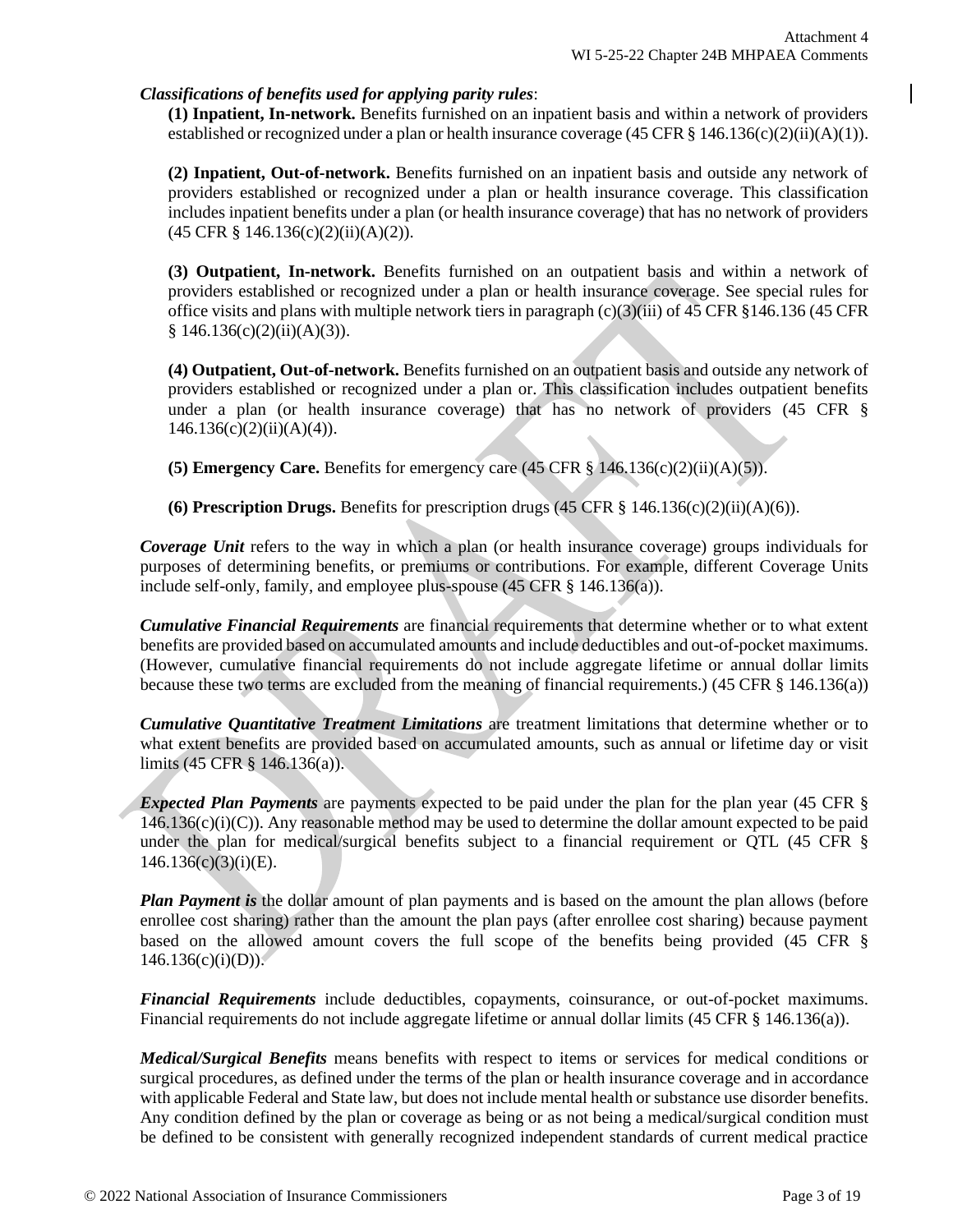(for example, the most current version of the International Classification of Diseases (ICD) or [State](https://www.law.cornell.edu/definitions/index.php?width=840&height=800&iframe=true&def_id=8d9629d585bd46c22375f1e87dfcd90e&term_occur=2&term_src=Title:45:Chapter:A:Subchapter:B:Part:146:Subpart:C:146.136) guidelines) (45 CFR § 146.136(a)).

*Mental Health Benefits* means benefits with respect to items or services for mental health conditions, as defined under the terms of the [plan](https://www.law.cornell.edu/definitions/index.php?width=840&height=800&iframe=true&def_id=2b74e43866fc5b8f1f15155c434c7c1d&term_occur=5&term_src=Title:45:Chapter:A:Subchapter:B:Part:146:Subpart:C:146.136) or [health insurance coverage](https://www.law.cornell.edu/definitions/index.php?width=840&height=800&iframe=true&def_id=8cb1da61fe4207bff7613d72e6094944&term_occur=4&term_src=Title:45:Chapter:A:Subchapter:B:Part:146:Subpart:C:146.136) and in accordance with applicable Federal and [State](https://www.law.cornell.edu/definitions/index.php?width=840&height=800&iframe=true&def_id=8d9629d585bd46c22375f1e87dfcd90e&term_occur=3&term_src=Title:45:Chapter:A:Subchapter:B:Part:146:Subpart:C:146.136) law. Any [condition](https://www.law.cornell.edu/definitions/index.php?width=840&height=800&iframe=true&def_id=7534aa4414c62d31b280cea73618c915&term_occur=3&term_src=Title:45:Chapter:A:Subchapter:B:Part:146:Subpart:C:146.136) defined by the [plan](https://www.law.cornell.edu/definitions/index.php?width=840&height=800&iframe=true&def_id=2b74e43866fc5b8f1f15155c434c7c1d&term_occur=6&term_src=Title:45:Chapter:A:Subchapter:B:Part:146:Subpart:C:146.136) or coverage as being or as not being a mental health [condition](https://www.law.cornell.edu/definitions/index.php?width=840&height=800&iframe=true&def_id=7534aa4414c62d31b280cea73618c915&term_occur=4&term_src=Title:45:Chapter:A:Subchapter:B:Part:146:Subpart:C:146.136) must be defined to be consistent with generally recognized independent standards of current medical practice (for example, the most current version of the Diagnostic and Statistical Manual of Mental Disorders (DSM), the most current version of the ICD, or [State](https://www.law.cornell.edu/definitions/index.php?width=840&height=800&iframe=true&def_id=8d9629d585bd46c22375f1e87dfcd90e&term_occur=4&term_src=Title:45:Chapter:A:Subchapter:B:Part:146:Subpart:C:146.136) guidelines) (45 CFR § 146.136(a)).

*Substance Use Disorder Benefits* means benefits with respect to items or services for substance use disorders, as defined under the terms of the [plan](https://www.law.cornell.edu/definitions/index.php?width=840&height=800&iframe=true&def_id=2b74e43866fc5b8f1f15155c434c7c1d&term_occur=7&term_src=Title:45:Chapter:A:Subchapter:B:Part:146:Subpart:C:146.136) or [health insurance coverage](https://www.law.cornell.edu/definitions/index.php?width=840&height=800&iframe=true&def_id=8cb1da61fe4207bff7613d72e6094944&term_occur=5&term_src=Title:45:Chapter:A:Subchapter:B:Part:146:Subpart:C:146.136) and in accordance with applicable Federal and [State](https://www.law.cornell.edu/definitions/index.php?width=840&height=800&iframe=true&def_id=8d9629d585bd46c22375f1e87dfcd90e&term_occur=5&term_src=Title:45:Chapter:A:Subchapter:B:Part:146:Subpart:C:146.136) law. Any disorder defined by the [plan](https://www.law.cornell.edu/definitions/index.php?width=840&height=800&iframe=true&def_id=2b74e43866fc5b8f1f15155c434c7c1d&term_occur=8&term_src=Title:45:Chapter:A:Subchapter:B:Part:146:Subpart:C:146.136) as being or as not being a substance use disorder must be defined to be consistent with generally recognized independent standards of current medical practice (for example, the most current version of the DSM, the most current version of the ICD, or [State](https://www.law.cornell.edu/definitions/index.php?width=840&height=800&iframe=true&def_id=8d9629d585bd46c22375f1e87dfcd90e&term_occur=6&term_src=Title:45:Chapter:A:Subchapter:B:Part:146:Subpart:C:146.136) guidelines) (45 CFR § 146.136(a)).

*Treatment Limitations* include limits on benefits based on the frequency of treatment, number of visits, days of coverage, days in a waiting period, or other similar limits on the scope or duration of treatment. Treatment limitations include both quantitative treatment limitations (QTLs), which are expressed numerically (such as 50 outpatient visits per year), and nonquantitative treatment limitations (NQTLs), which are not expressed numerically but otherwise limit the scope or duration of benefits for treatment under a [plan](https://www.law.cornell.edu/definitions/index.php?width=840&height=800&iframe=true&def_id=2b74e43866fc5b8f1f15155c434c7c1d&term_occur=9&term_src=Title:45:Chapter:A:Subchapter:B:Part:146:Subpart:C:146.136) or coverage. A permanent exclusion of all benefits for a particular [condition](https://www.law.cornell.edu/definitions/index.php?width=840&height=800&iframe=true&def_id=7534aa4414c62d31b280cea73618c915&term_occur=5&term_src=Title:45:Chapter:A:Subchapter:B:Part:146:Subpart:C:146.136) or disorder, however, is not a treatment limitation for purposes of this definition (45 CFR § 146.136(a)).

## **3. Techniques**

To evaluate compliance with MHPAEA, examiners must request that the carrier submit the analyses and other underlying documentation that it has performed to determine that it meets all of the standards of MHPAEA. There must be specific documentation of how mental health conditions, substance use disorders and medical/surgical conditions were defined and how they were assigned to benefit classifications. There are specific mathematical analyses that the carrier must have performed in order to determine that it satisfies the MHPAEA requirements for financial requirements and quantitative treatment limitations QTLs. There are separate analyses the carrier must have performed in order to determine that it satisfies the MHPAEA requirement for NQTLs, which entail analyses for the "as written" component and analyses for the "in operation" component.

## **4. Standards and the Regulatory Tests**

The mental health and substance use disorder parity review includes, but is not limited to, the following standards related to MHPAEA. The sequence of the standards listed here does not indicate priority of the standard.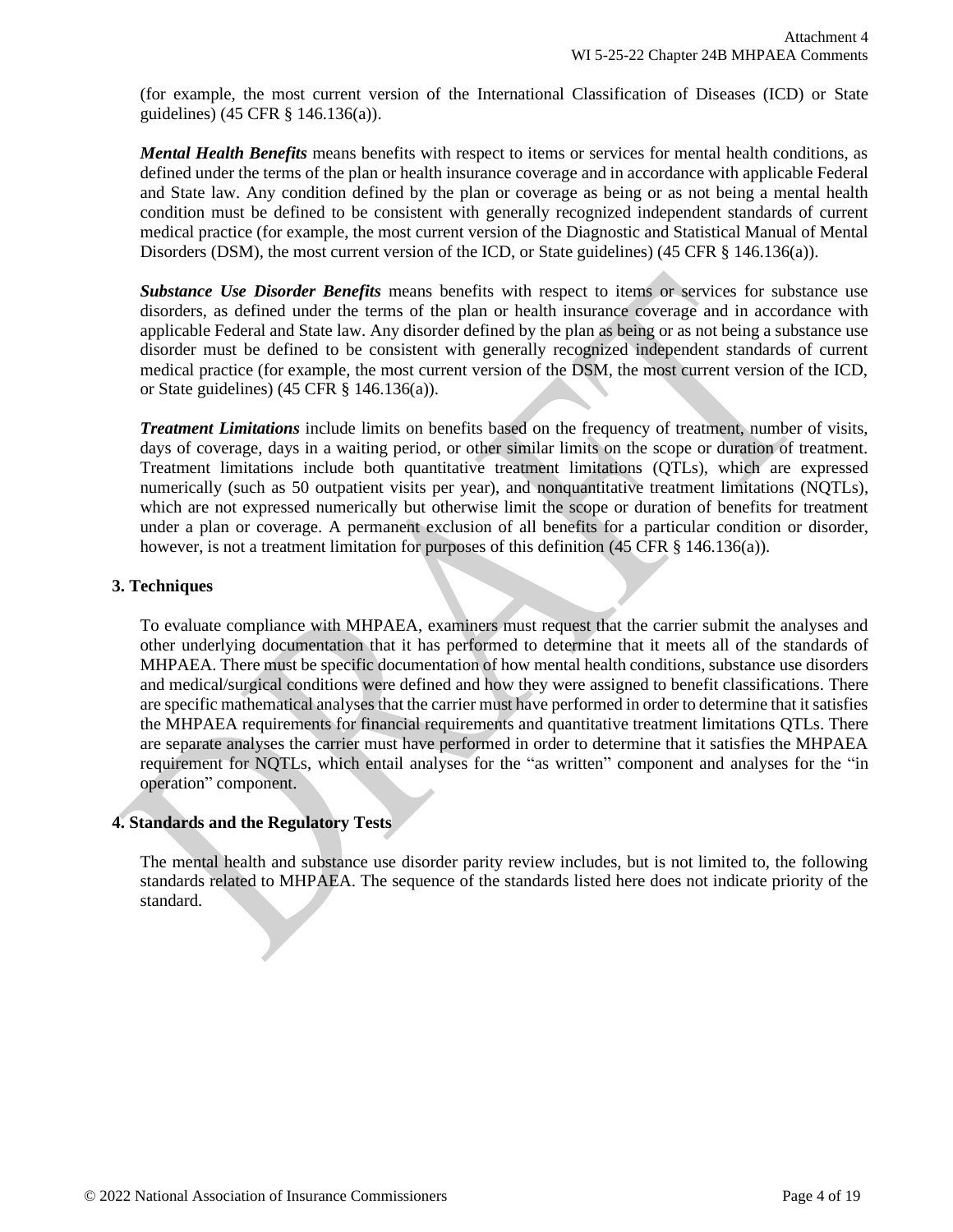#### **Standard 1**

**The health carrier shall define all covered services as mental health or substance use disorder benefits or as medical or surgical benefits. Mental health benefits or substance use disorder benefits must be defined to mean items or services for the treatment of a mental health condition or substance use disorder, as defined by the terms of the health plan and applicable state and federal law. Any definition of a condition or disorder as being or as not being a mental health condition or substance use disorder must be consistent with generally recognized independent standards of current medical practice or state guideline. (45 CFR § 146.136(a)).** 

**Apply to:** Certain group and individual health carriers offering mental health and substance use disorder coverage

#### **Documents to be Reviewed**

- \_\_\_\_\_ Applicable state and federal statutes, rules, regulations and published sub-regulatory guidance
- Type of generally recognized independent standards of current medical practice, state law or guidance, used to define mental health conditions, substance use disorders and medical/surgical conditions (e.g., the most current version of the Diagnostic and Statistical Manual of Mental Disorders (DSM) or the International Statistical Classification of Diseases and Related Health Problems (ICD code), etc.)
	- List of specific mental health conditions or substance use disorders by diagnosis excluded from coverage as stated in the policy documents
- Mental health and/or substance use disorder and medical/surgical claim files
- Health carrier complaint/grievances/appeals records concerning mental health and/or substance use disorders (supporting documentation, including, but not limited to: written and phone records of inquiries, call center scripts, complaints, complainant correspondence and health carrier response)
- Internal department appeals/grievance files
- \_\_\_\_\_ Applicable external appeals register/logs/files, external appeal resolution and associated documentation

## **Others ReviewedReferences**

Enforcement of the Public Health Services Act 42 U.S. Code § 300gg–22

Preemption relating to the Public Health Services Act 42 U.S. Code § 300gg–23

Mental Health Parity and Addiction Equity Act of 2008 42 U.S. Code § 300gg–26

Publication of summary plan description ERISA 104(b) (29 U.S.C. § 1024(b))

The Federal Parity Self Compliance Tool: [https://www.dol.gov/sites/dolgov/files/EBSA/laws-and](https://www.dol.gov/sites/dolgov/files/EBSA/laws-and-regulations/laws/mental-health-parity/self-compliance-tool.pdf)[regulations/laws/mental-health-parity/self-compliance-tool.pdf](https://www.dol.gov/sites/dolgov/files/EBSA/laws-and-regulations/laws/mental-health-parity/self-compliance-tool.pdf)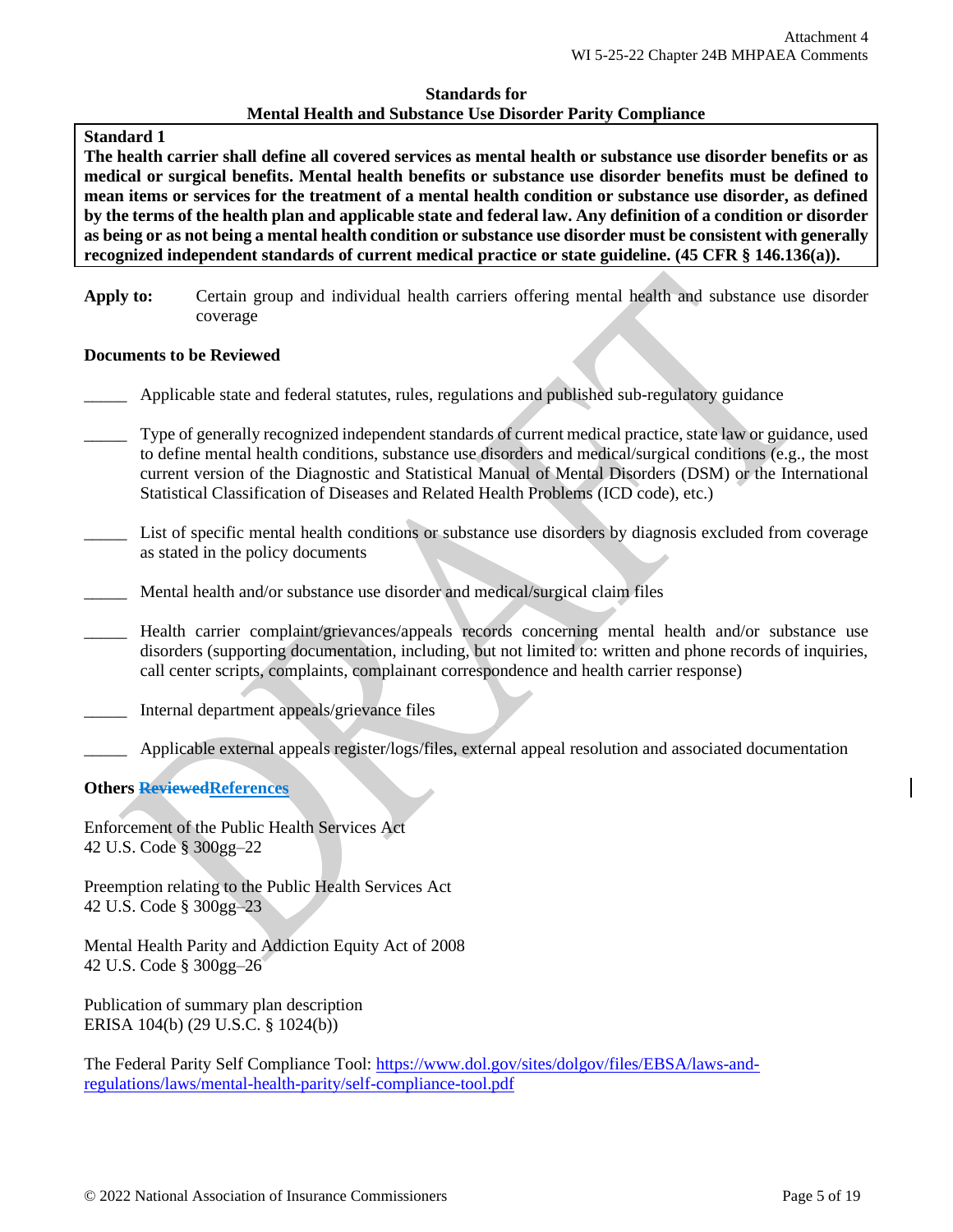U.S. Department of Labor Frequently Asked Questions Guidance: https://www.dol.gov/agencies/ebsa/laws-andregulations/laws/mental-health-and-substance-use-disorder-parity

## **Review Procedures and Criteria**

Review definitions in the health carrier's policy forms and/or certificates of coverage for compliance with the definitions in 45 CFR § 146.136(a) and included in the definitions section of this chapter.

Review the health carrier's description of the independent standards it used to define mental health conditions, substance use disorders and medical/surgical conditions. These independent standards must be generally recognized independent standards of current medical practice such as the Diagnostic and Statistical Manual (DSM) or the International Classification of Diseases (ICD), or State guidelines.

Review exclusions in the health carrier's policy forms and/or certificates of coverage to identify those that involve a mental health or substance use disorder condition or diagnosis and compare it to the list of mental health and substance use disorder conditions excluded from coverage provided by the health carrier.

Verify that exclusions in the health carrier's policy forms and/or certificates of coverage identified as not a mental health or substance use disorder condition comply with state law and are consistent with generally recognized independent standards such as the International Classification of Diseases (ICD) or the Diagnostic and Statistical Manual of Mental Disorders (DSM).

Review any attestations required by the State and submitted by the health carrier.

The health carrier shall identify which independent standards were used to define mental health conditions, substance use disorders and medical/surgical conditions.

The health carrier shall specify applicable state statutes or guidelines that stipulate the standard or definition of mental health conditions, substance use disorders, or medical/surgical conditions.

The carrier shall identify excluded diagnoses and stipulate that such exclusions are not prohibited by state or federal law

For services the health carrier has determined are both medical/surgical and mental health/substance use disorders, review the explanation of how they determine the correct expected dollar amount for these services. The health carrier shall identify how it defines items or services as mental health benefits, substance use disorder benefits, or medical/surgical benefits, including items and services that are sometimes used for the treatment of mental health or substance use disorders and medical/surgical conditions REv(e.g., nutritional counseling, occupational therapy).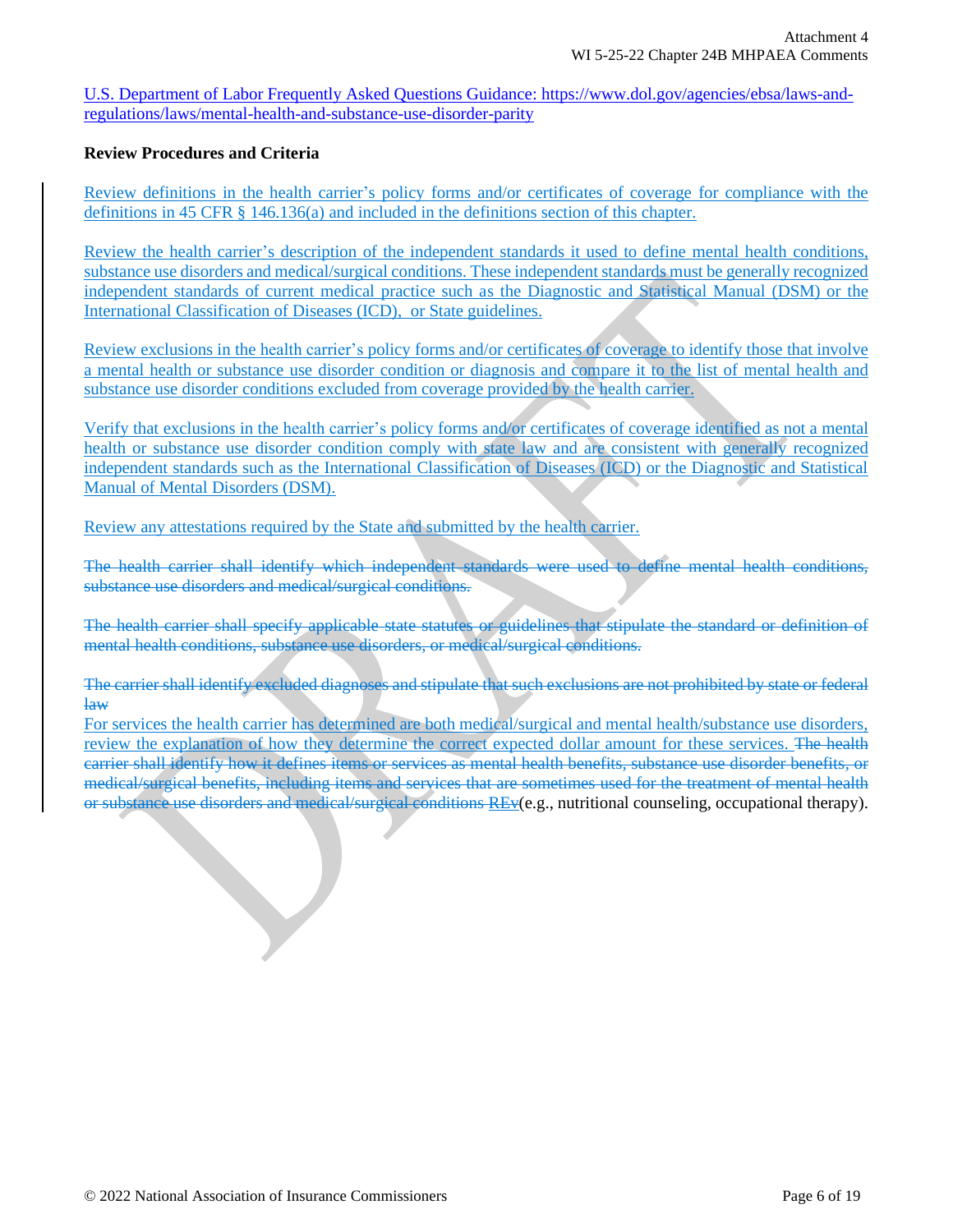#### **Standard 2**

**The health carrier must apply the same standards to medical/surgical benefits and to mental health or substance use disorder benefits in determining the classification in which a particular benefit belongs (or applicable sub-classification) (45 CFR § 146.136(c)(2)(ii)(A)).**

**Apply to:** Certain group and individual health carriers offering mental health and substance use disorder coverage

#### **Documents to be Reviewed**

- \_\_\_\_\_ Applicable state and federal statutes, rules, regulations and published sub-regulatory guidance
- All policy documents (e.g., if group or association, request master policy and a sample of each certificate type issued during the examination scope)
- Documentation as to how the carrier demonstrates assignment to the six classifications of benefits (and applicable sub-classifications) and the standard used
- \_\_\_\_\_ Company and vendor claim procedure manuals and bulletins/communications (if a carrier uses a behavioral health claims vendor for processing MH/SUD claims or for providing utilization management services
- \_\_\_\_\_ Internal company claim audit reports for both mental health or substance use disorders and medical/surgical services
- Provider contracts, instructions, communications and similar documents regarding coding instructions, code changes, etc.
- Utilization review and managed care guidelines and procedure manuals
- Mental health and/or substance use disorder and medical/surgical claim files
- Mental health and/or substance use disorder and medical/surgical complaint and grievance files

#### **Others ReviewedReferences**

Enforcement of the Public Health Services Act 42 U.S. Code § 300gg–22

Preemption relating to the Public Health Services Act 42 U.S. Code § 300gg–23

Mental Health Parity and Addiction Equity Act of 2008 42 U.S. Code § 300gg–26

Publication of summary plan description ERISA 104(b) (29 U.S.C. § 1024(b))

The Federal Parity Self Compliance Tool: [https://www.dol.gov/sites/dolgov/files/EBSA/laws-and](https://www.dol.gov/sites/dolgov/files/EBSA/laws-and-regulations/laws/mental-health-parity/self-compliance-tool.pdf)[regulations/laws/mental-health-parity/self-compliance-tool.pdf](https://www.dol.gov/sites/dolgov/files/EBSA/laws-and-regulations/laws/mental-health-parity/self-compliance-tool.pdf)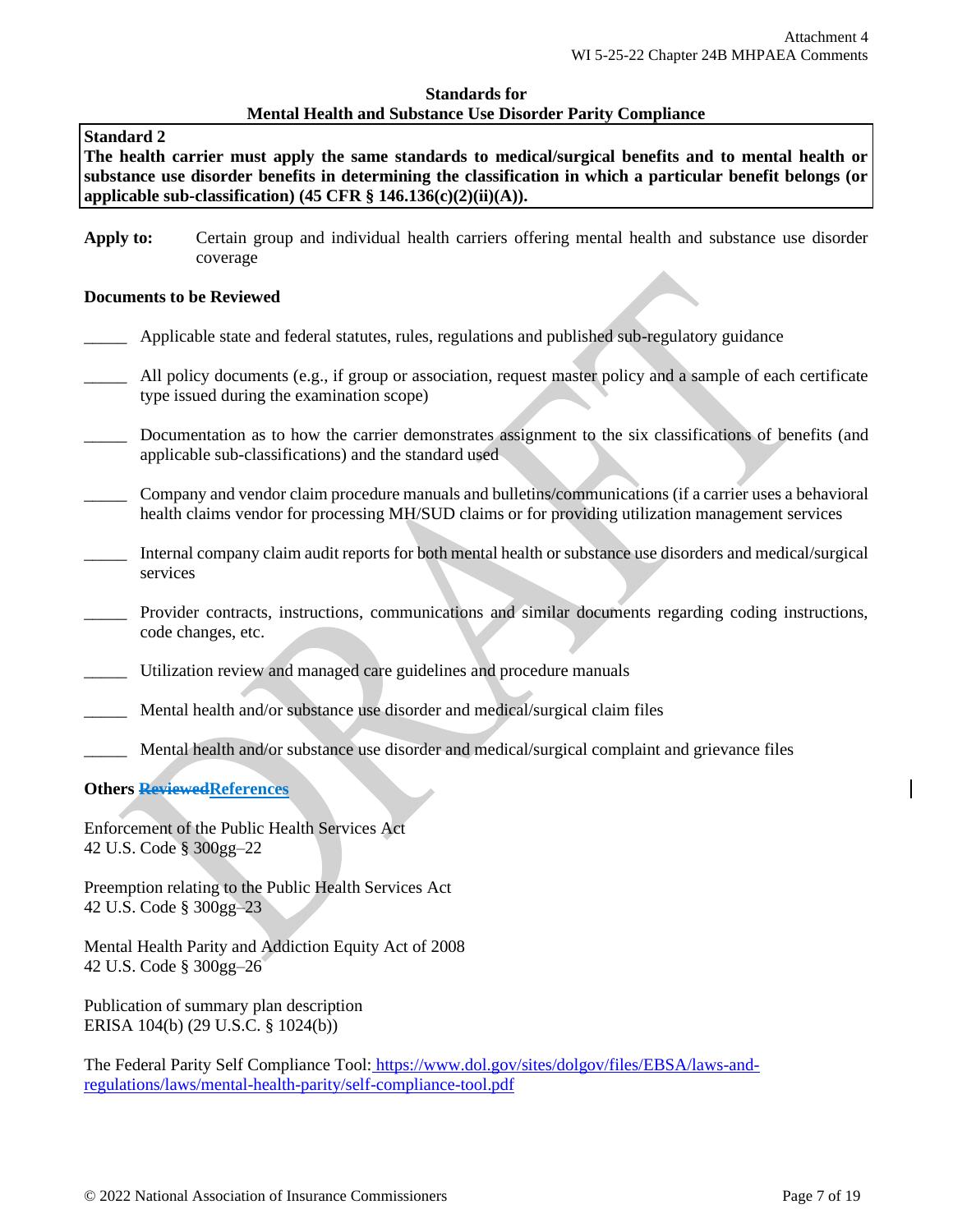U.S. Department of Labor Frequently Asked Questions Guidance: https://www.dol.gov/agencies/ebsa/laws-andregulations/laws/mental-health-and-substance-use-disorder-parity

## **Review Procedures and Criteria**

Review the health carrier's list that specified the classification or sub-classification to which each benefit was assigned.The health carrier shall provide a list that specifies to which classification (or applicable sub-classification) all benefits were assigned

Determine whether the health carrier uses permissible sub-classifications for any benefits. The health carrier shall identify which, if any, benefits were classified into sub-classifications

Please note that the only permissible sub-classifications are: multiple tiers for prescription drugs benefits that are based on reasonable factors<sup>1</sup> (45 CFR  $\S$  146.136(c)(3)(iii)(A)); multiple network tiers that are based on reasonable factors within the inpatient in-network and outpatient in-network classifications (45 CFR § 146.136(c)(3)(iii)(B)); outpatient office visits and outpatient other services within the outpatient in-network and outpatient out-of-network classifications (45 CFR  $\S$  146.136(c)(3)(iii)(C)).

The carrier shall retain sub-classifications for all parity analyses and testing for financial requirements, quantitative treatments limitations and nonquantitative treatment limitationsReview the standard used by theThe health carrier shall identify the standards used to determine which classification of benefits (or applicable sub-classification) a particular benefit was assigned to and indicate verify that the same standards were used for assigning medical/surgical benefits and mental health or substance use disorder benefits.

Review the The health carrier's documentation that shall demonstrates that mental health or substance use disorder benefits are covered in each classification in which medical/surgical benefits are covered.

<sup>1</sup> Reasonable factors include cost, efficacy, generic versus brand name, and mail order versus pharmacy pick-up (45 CFR § 146.136(c)(3)(iii)(A)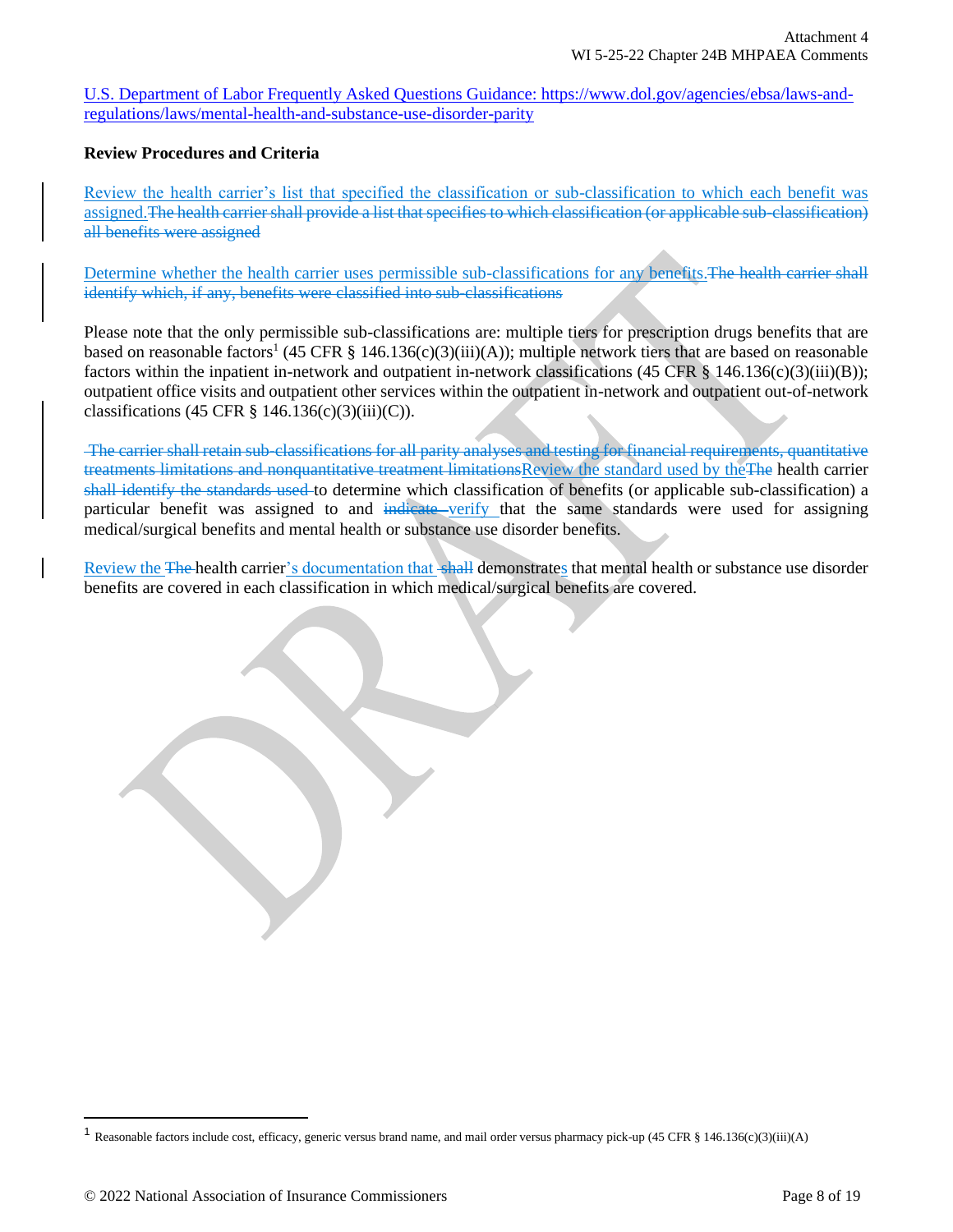## **Standard 3**

**The health carrier shall not apply any financial requirement on mental health or substance use disorder benefits in any classification (or applicable sub-classification) that is more restrictive than the predominant financial requirement of that type applied to substantially all medical/surgical benefits in the same classification (or applicable sub-classification) (45 CFR § 146.136(c)(2)(i)).**

**Apply to:** Certain group and individual health carriers offering mental health and substance use disorder coverage

#### **Documents to be Reviewed**

- Applicable state and federal statutes, rules, regulations and published sub-regulatory guidance
- \_\_\_\_\_ Health carrier list of all financial requirements applied to mental health or substance use disorder benefits and medical/surgical benefits in each classification (or applicable sub-classification) (this will include schedules of benefits and other policy documents)
- Health carrier documentation of the reasonable method used to determine expected plan payments for medical/surgical benefits within each classification of benefits (or applicable sub-classification), including documentation and communications with vendors engaged to provide assistance with analyses
- Documentation demonstrating the predominant and substantially tests performed by the health carrier for each applicable financial requirement applied to all benefits
- Internal company claim audit reports specific to mental health or substance use disorders
- Mental health and/or substance use disorder and medical/surgical claim files
- Health carrier complaint records concerning mental health and/or substance use disorder (supporting documentation, including, but not limited to: written and phone records of inquiries, complaints, complainant correspondence and health carrier response)
- \_\_\_\_\_ Internal department appeals/grievance files concerning mental health and/or substance use disorders
- Applicable external appeals register/logs/files related to concerning mental health and/or substance use disorder, external appeal resolution and associated documentation

## **Others ReviewedReferences**

Enforcement of the Public Health Services Act 42 U.S. Code § 300gg–22

Preemption relating to the Public Health Services Act 42 U.S. Code § 300gg–23

Mental Health Parity and Addiction Equity Act of 2008 42 U.S. Code § 300gg–26

Publication of summary plan description ERISA 104(b) (29 U.S.C. § 1024(b))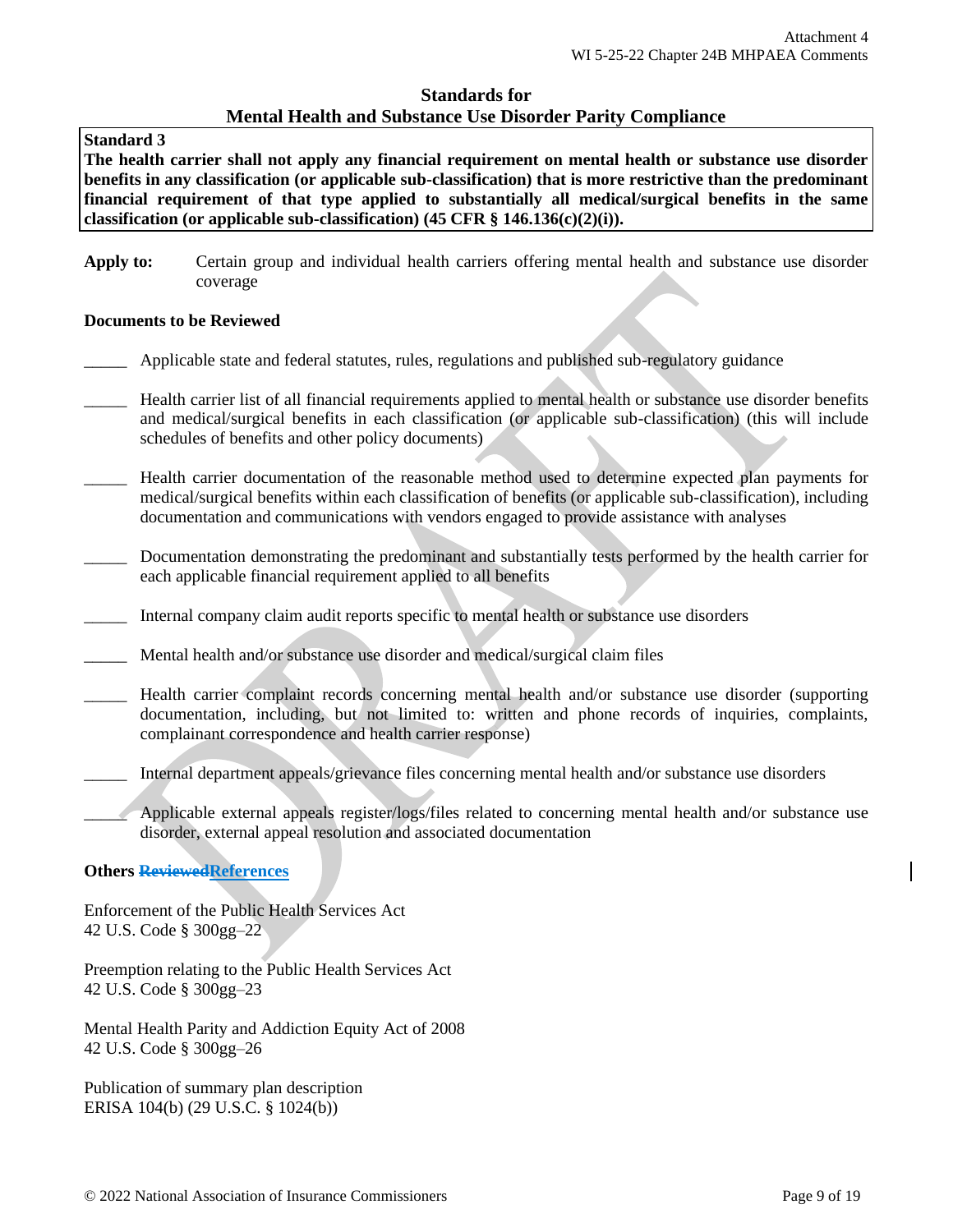The Federal Parity Self Compliance Tool: [https://www.dol.gov/sites/dolgov/files/EBSA/laws-and](https://www.dol.gov/sites/dolgov/files/EBSA/laws-and-regulations/laws/mental-health-parity/self-compliance-tool.pdf)[regulations/laws/mental-health-parity/self-compliance-tool.pdf](https://www.dol.gov/sites/dolgov/files/EBSA/laws-and-regulations/laws/mental-health-parity/self-compliance-tool.pdf)

## **Review Procedures and Criteria**

Financial requirements include deductibles, copayments, coinsurance and out-of-pocket maximums (45 CFR §  $146.136(c)(1)(ii)$ . A financial requirement is considered to apply to substantially all medical/surgical benefits in a classification of benefits if it applies to at least two-thirds of all medical/ surgical benefits in that classification (45 CFR § 146.136(c)(3)(i)(A)). The level of the financial requirement that is considered the predominant level of that type in a classification of benefits is the level that applies to more than one-half of medical/surgical benefits in that classification subject to the financial requirement (45 CFR  $\S$  146.136(c)(3)(i)(B)). The determination of the portion of medical/ surgical benefits in a classification of benefits subject to a financial requirement (or subject to any level of a financial requirement) is based on the dollar amount of all plan payments for medical/surgical benefits in the classification expected to be paid under the plan for the plan year (or for the portion of the plan year after a change in plan benefits that affects the applicability of the financial requirement) (45 CFR § 146.136(c)(3)(i)(C)).

Review the The health carrier's methodology for to performing shall demonstrate the reasonable method used to perform the its analysis that determines expected plan payments within each classification of benefits (or applicable sub-classification) for medical/surgical benefits. Note: A health carrier must always use appropriate and sufficient data to perform the analysis in compliance with applicable Actuarial Standards of Practice (ACA FAQ 34 Q3).

Review the health carrier's documentation that The health carrier shall demonstrates that any type of financial requirement applied to mental health or substance use disorder benefits in a classification (or applicable subclassification) applies to at least two-thirds of expected plan payments on medical/surgical benefits within that classification (or applicable sub-classification) (45 CFR § 146.136(c)(3)(i)(A)). Note: If the financial requirement applies to all medical/surgical benefits in the classification, no cost analysis is required. no cost analysis was relied upon within this demonstration, the carrier shall specify how it concluded that the substantially all test was satisfied (e.g., it applies the financial requirement to all medical/surgical benefits within the classification). No financial requirements shall apply only to mental health or substance use disorder benefits.

Determine whether the The health carrier's documentation supports -shall demonstrate that the level of financial requirement applied to mental health or substance use disorder benefits in a classification (or applicable subclassification) is comparable and no more restrictive than the level of financial requirement that applies to more than one-half of expected plan payments that are subject to the financial requirement within that classification for medical/surgical benefits  $(45 \text{ CFR} \text{ § } 146.136(c)(3)(i)(B)(1)).$ 

If no single level of the financial requirement applies to more than one-half of medical/surgical benefits in the classification, determine whether the health carrier can demonstrate that it has satisfied this test.The carrier shall demonstrate how it combined levels of the financial requirement to satisfy the predominant test if there is no single level that applies to more than one-half of medical/surgical benefits in the classification (45 CFR §  $146.136(c)(3)(i)(B)(2)$ .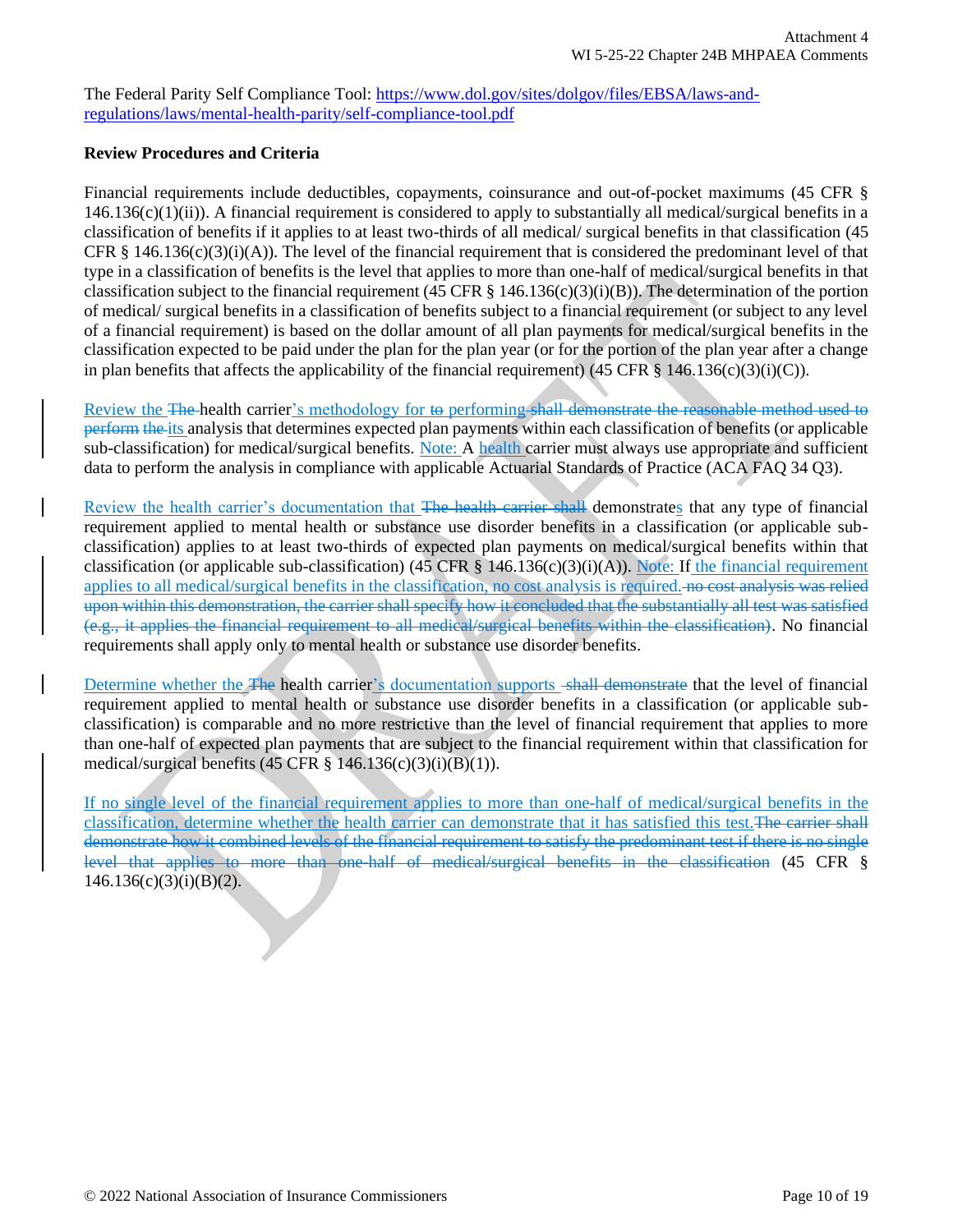#### **Standard 4**

**The health carrier shall not apply any QTL on mental health or substance use disorder benefits in any classification (or applicable sub-classification) that is more restrictive than the predominant QTL of that type applied to substantially all medical/surgical benefits in the same classification (or applicable subclassification) (45 CFR** § **146.136(c)(2)(i).** 

**Apply to:** Certain group and individual health carriers offering mental health and substance use disorder coverage

#### **Documents to be Reviewed**

- \_\_\_\_\_ Applicable state and federal statutes, rules, regulations and published sub-regulatory guidance
- Health carrier list of all QTLs applied to mental health or substance use disorder benefits and medical/surgical benefits in each classification (or applicable sub-classification) (this will include schedules of benefits and other policy documents)
- \_\_\_\_\_ Health carrier documentation of the reasonable method used to determine expected plan payments for medical/surgical benefits within each classification of benefits (or applicable sub-classification), including documentation and communications with vendors engaged to provide assistance with analyses
- Documentation demonstrating the predominant and substantially tests performed by the health carrier for each applicable financial requirement applied to all benefits
- \_\_\_\_\_ Internal company claim audit reports
- Mental health and/or substance use disorder and medical/surgical claim files
- \_\_\_\_\_ Health carrier complaint, grievance and appeals records (supporting documentation, including, but not limited to: written and phone records of inquiries, complaints, call center scripts, complainant correspondence and health carrier response)

## **Others ReviewedReferences**

Enforcement of the Public Health Services Act 42 U.S. Code § 300gg–22

Preemption relating to the Public Health Services Act 42 U.S. Code § 300gg–23

Mental Health Parity and Addiction Equity Act of 2008 42 U.S. Code § 300gg–26

Publication of summary plan description ERISA 104(b) (29 U.S.C. § 1024(b))

The Federal Parity Self Compliance Tool[: https://www.dol.gov/sites/dolgov/files/EBSA/laws-and](https://www.dol.gov/sites/dolgov/files/EBSA/laws-and-regulations/laws/mental-health-parity/self-compliance-tool.pdf)[regulations/laws/mental-health-parity/self-compliance-tool.pdf](https://www.dol.gov/sites/dolgov/files/EBSA/laws-and-regulations/laws/mental-health-parity/self-compliance-tool.pdf)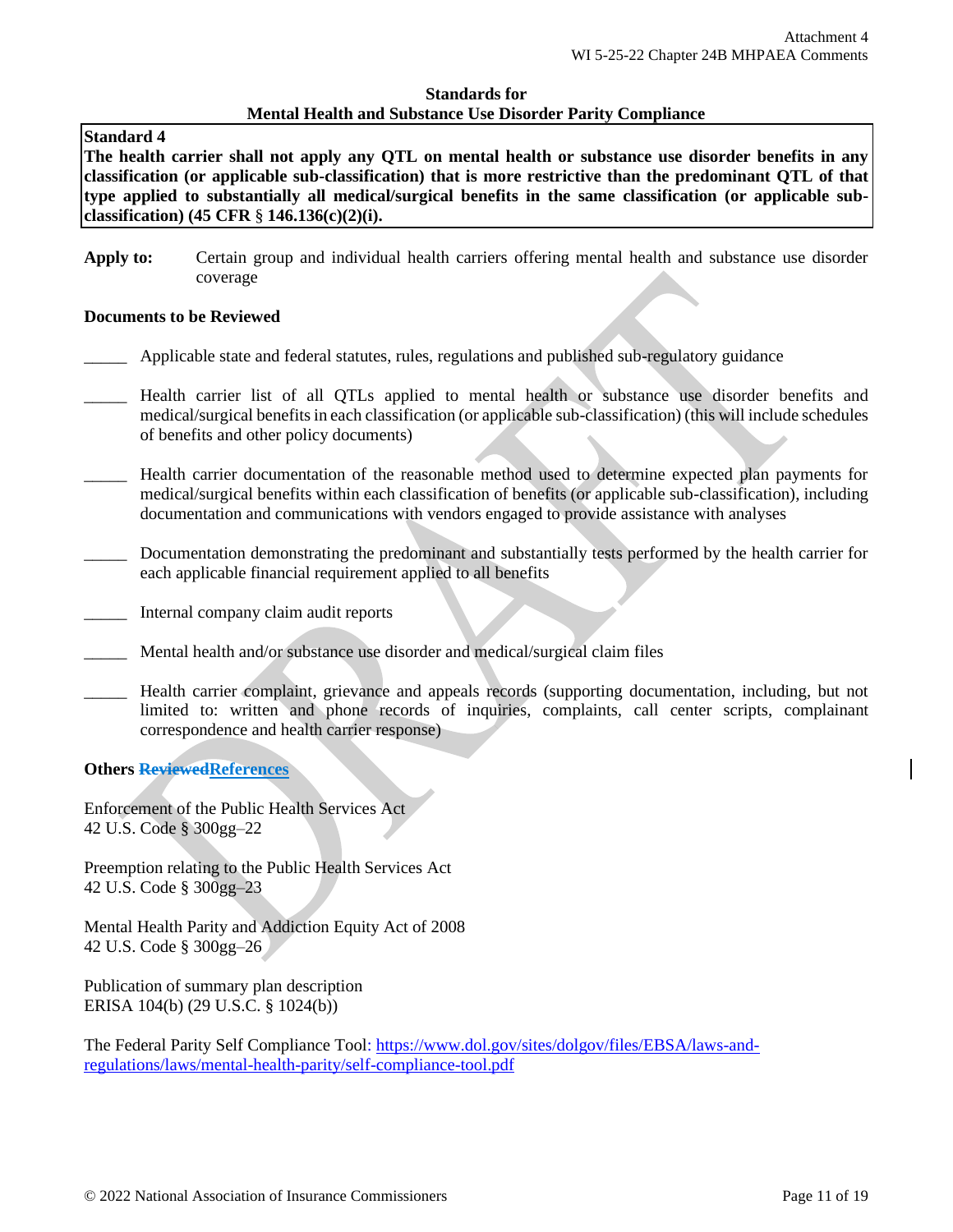## **Review Procedures and Criteria**

OTLs include annual, episode, and lifetime day and visit limits.  $(45 \text{ CFR} \text{ § } 146.136(c)(1)(ii))$ . A OTL is considered to apply to substantially all medical/surgical benefits in a classification of benefits if it applies to at least two-thirds of all medical/ surgical benefits in that classification (45 CFR  $\S$  146.136(c)(3)(i)(A)). The level of the QTL that is considered the predominant level of that type in a classification of benefits is the level that applies to more than one-half of medical/surgical benefits in that classification subject to the QTL (45 CFR  $\S$  146.136(c)(3)(i)(B)). The determination of the portion of medical/ surgical benefits in a classification of benefits subject to a quantitative treatment limitation (or subject to any level of a quantitative treatment limitation) is based on the dollar amount of all plan payments for medical/surgical benefits in the classification expected to be paid under the plan for the plan year (or for the portion of the plan year after a change in plan benefits that affects the applicability of the quantitative treatment limitation) (45 CFR  $\S$  146.136(c)(3)(i)(C)).

Review the health carrier's The health carrier shall demonstrate the reasonable method usedmethodology to for performing the its analysis that determines expected plan payments within each classification of benefits (or applicable sub-classification) for medical/surgical benefits. Note: A health carrier must always use appropriate and sufficient data to perform the analysis in compliance with applicable Actuarial Standards of Practice (ACA FAQ 34 Q3).

Review the health carrier's documentation that The health carrier shall demonstrates that any type of QTL applied to mental health or substance use disorder benefits in a classification (or applicable sub-classification) applies to at least two-thirds of expected plan payments on medical/surgical benefits within that classification (or applicable subclassification) (45 CFR § 146.136(c)(3)(i)(A)). Note: If the quantitative limitation applies to all medical/surgical benefits within the classification, no cost analysis is required.If no cost analysis was relied upon within this demonstration, the carrier shall specify how it concluded that the substantially all test was satisfied (e.g., it applies the quantitative limitation to all medical/surgical benefits within the classification). No quantitative treatment limitations shall apply only to mental health or substance use disorder benefits.

Determine whether the The health carrier's documentation supports shall demonstrate that the level of QTL applied to mental health or substance use disorder benefits in a classification (or applicable sub-classification) is no more restrictive than the level of QTL that applies to more than one-half of expected plan payments that are subject to the quantitative treatment limitation within that classification for medical/surgical benefits (45 CFR §  $146.136(c)(3)(i)(B)(1)$ .

If no single level applies to more than one-half of medical/surgical benefits in the classification, determine whether the health carrier can demonstrate that it has satisfied this test. The carrier shall demonstrate how it combined levels of the QTL to satisfy the predominant test If there is no single level that applies to more than one-half of medical/surgical benefits in the classification (45 CFR § 146.136(c)(3)(i)(B)(2)).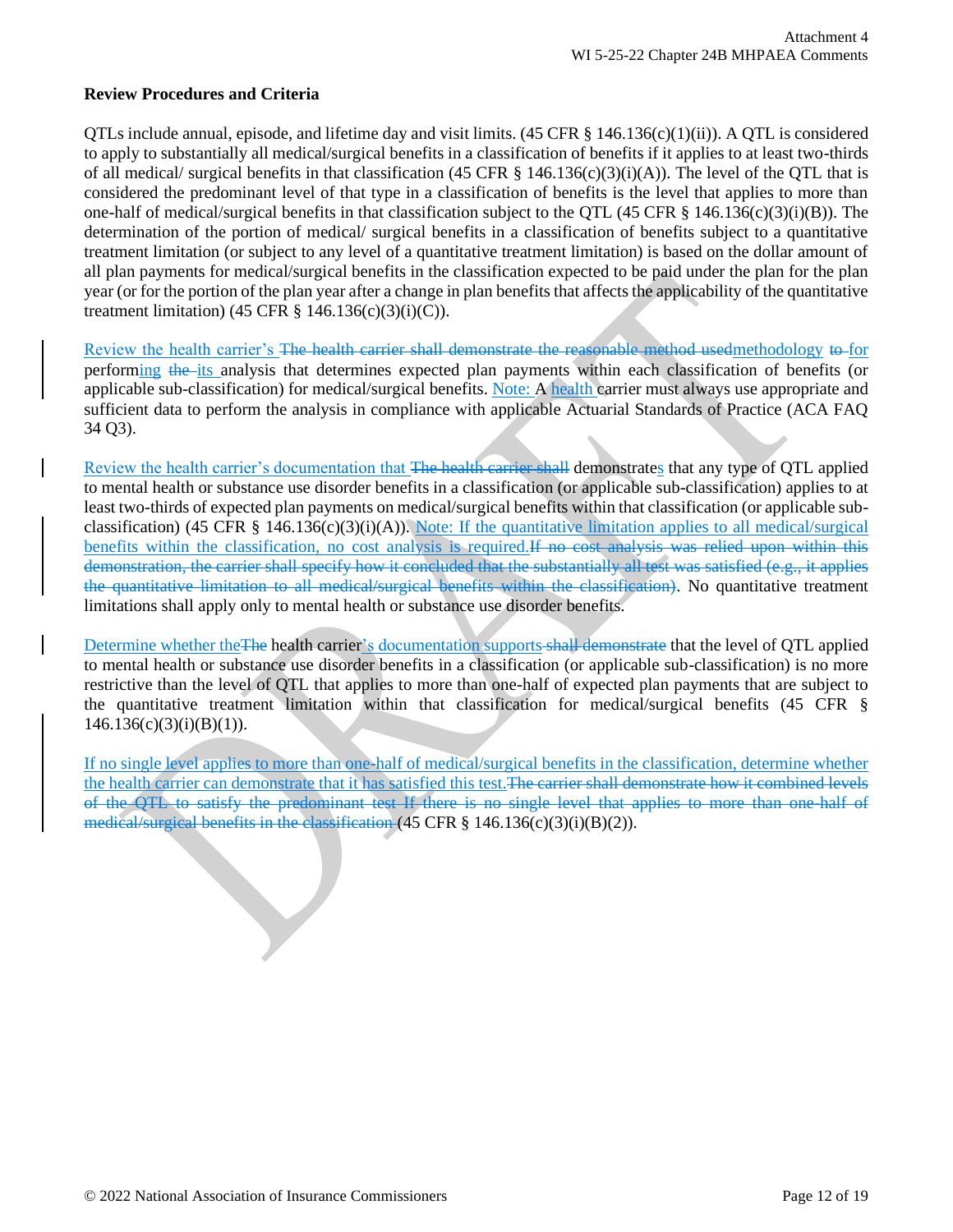## **Standard 5**

**The health carrier shall apply non-quantitative treatment limitations (NQTLs) to mental health or substance use disorder benefits within a classification of benefits (or applicable sub-classification) so that any processes, strategies, evidentiary standards, or other factors used to apply a limitation, 1) as written and 2) in operation, are comparable to the processes, strategies, evidentiary standards, or other factors used to apply the limitation to medical/surgical benefits within the classification (or applicable sub-classification) (45 CFR § 146.136(c)(i)). The health carrier shall perform and document comparative analyses of the design and application of NQTLs in accordance with 42 U.S.C. § 300gg-26(a)(8)(A).** 

**Apply to:** Certain group and individual health carriers offering mental health and substance use disorder coverage.

## **Documents to be Reviewed**

- \_\_\_\_\_ Applicable state and federal statutes, rules, regulations and published sub-regulatory guidance
- A list of all NQTLs imposed upon mental health or substance use disorder benefits within each classification of benefits (or applicable sub-classification), including the methodology used to determine those NQTLs. A state may focus its review on a subset of NQTLs rather than all NQTLs. (See reference link to DOL Self-Compliance Tool for a non-exhaustive list)
- \_\_\_\_\_ Utilization management manuals and utilization review documents such as: utilization review criteria; criteria hierarchies for performing utilization review; case management referral criteria; initial screening scripts and algorithms; policies relating to reviewer discretion; processes for identifying and evaluating clinical issues and utilizing performance goals
- Notes and/or logs kept during utilization review, such as those describing: peer clinical review; telephonic consultations with attending providers; consultations with expert reviewers; clinical rationale used in approving or denying benefits; the selection of information deemed reasonably necessary to make a medical necessity determination; adherence to utilization review criteria and criteria hierarchy; professional judgment used in lieu of utilization review criteria; actions taken when incomplete information is received from attending providers
	- \_\_\_\_\_ Company claim procedure manuals and bulletins/communications
- \_\_\_\_\_ Claims processor and customer services MHPAEA training materials
- Company fraud, waste, and abuse policies and procedures
- \_\_\_\_\_ Internal company claim audit reports
- Prescription drug formulary for each product/plan design
- Prescription drug utilization management documentation
- Fail-first policies or step therapy protocols
- Network development/contracting policies and procedures
- \_\_\_\_\_ Standards for provider admission to participate in a network, including credentialing requirements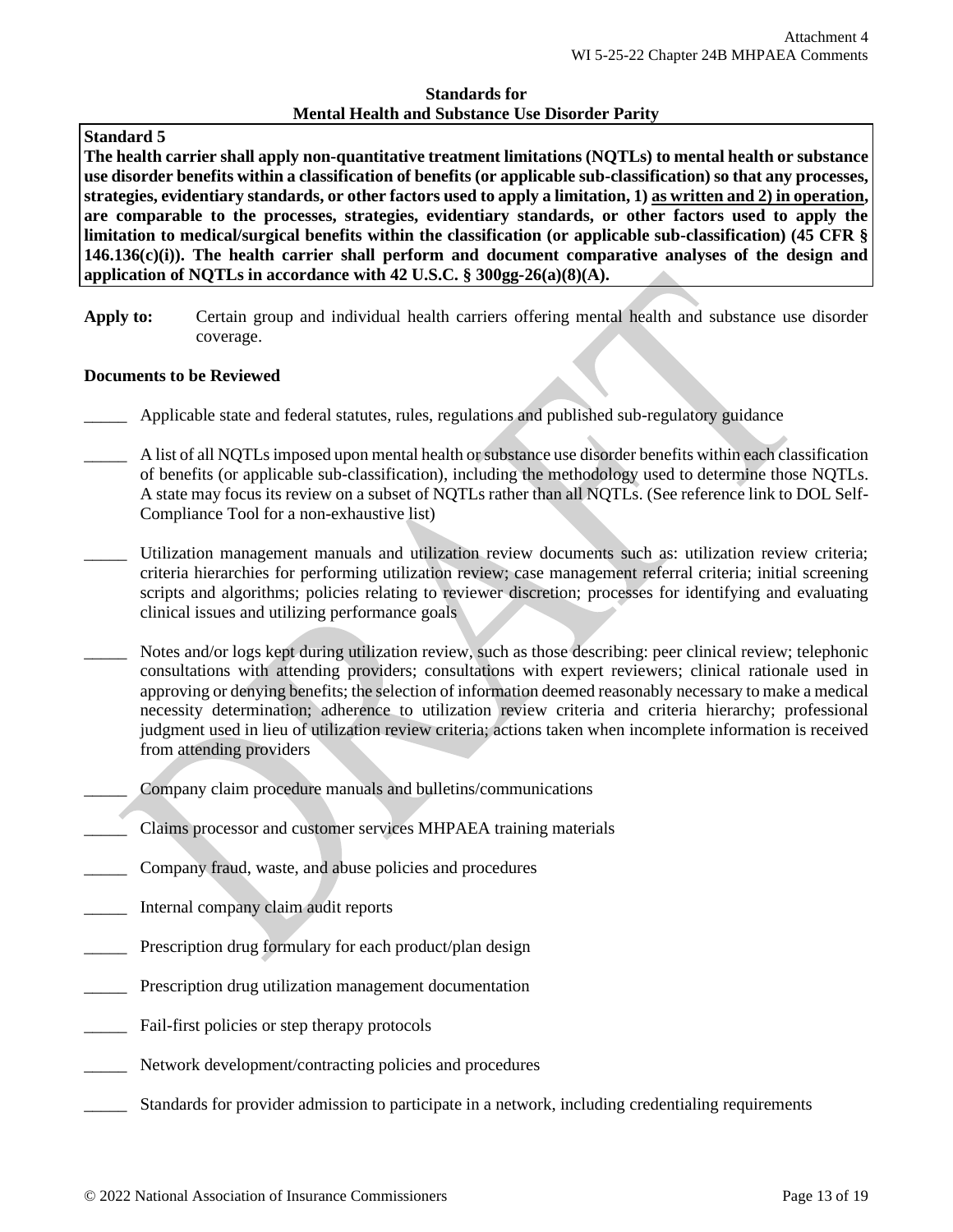- Standards for determining provider reimbursement rates
- Samples of provider/facility contracts in use during the exam period
- [Plan](https://www.law.cornell.edu/definitions/index.php?width=840&height=800&iframe=true&def_id=2b74e43866fc5b8f1f15155c434c7c1d&term_occur=70&term_src=Title:45:Chapter:A:Subchapter:B:Part:146:Subpart:C:146.136) methods for determining usual, customary and reasonable charges for each product/plan design
- Mental health and/or substance use disorder and medical/surgical claim files.
- Mental health and/or substance use disorder and medical/surgical utilization review
- Management files (prospective, concurrent and retrospective)
- Complaint files, logs and disposition notes
- Documentation, including but not limited to comparative analyses, demonstrating that within each of the 6 classifications of benefits (and applicable sub-classifications), the as written and in operation processes, strategies, evidentiary standards, or other factors used in applying a NQTL are comparable to and applied no more stringently to mental health or substance disorder benefits than to medical/surgical benefits in the classification.

## **Others ReviewedReferences**

Enforcement of the Public Health Services Act 42 U.S. Code § 300gg–22

Preemption relating to the Public Health Services Act 42 U.S. Code § 300gg–23

Mental Health Parity and Addiction Equity Act of 2008 42 U.S. Code § 300gg–26

Publication of summary plan description ERISA 104(b) (29 U.S.C. § 1024(b))

The Federal Parity Self Compliance Tool: [https://www.dol.gov/sites/dolgov/files/EBSA/laws-and](https://www.dol.gov/sites/dolgov/files/EBSA/laws-and-regulations/laws/mental-health-parity/self-compliance-tool.pdf)[regulations/laws/mental-health-parity/self-compliance-tool.pdf](https://www.dol.gov/sites/dolgov/files/EBSA/laws-and-regulations/laws/mental-health-parity/self-compliance-tool.pdf)

FAQs about Mental Health and Substance Use Disorder Parity Implementation and the Consolidated Appropriations Act, 2021 Part 45 (ACA FAQ 45): [https://www.dol.gov/sites/dolgov/files/EBSA/about-ebsa/our](https://www.dol.gov/sites/dolgov/files/EBSA/about-ebsa/our-activities/resource-center/faqs/aca-part-45.pdf)[activities/resource-center/faqs/aca-part-45.pdf](https://www.dol.gov/sites/dolgov/files/EBSA/about-ebsa/our-activities/resource-center/faqs/aca-part-45.pdf)

## **Review Procedures and Criteria**

Review the list of all NQTLs imposed on mental health/substance use disorders and choose a sample.

Review the The health carrier's shall perform and document comparative analyses to verify that demonstrating that within any classification of benefits, as written and in operation, the process, strategies, evidentiary standards, or other factors used in applying an NQTL to mental health or substance disorder benefits are comparable to, and are applied no more stringently than, the processes, strategies, evidentiary standards, or other factors those used in applying the limitation with respect to medical/surgical benefits in the classification. The comparative analyses shall include the following, for each NQTL applied to mental health or substance use disorder benefits, separately for each classification of benefits  $(42 \text{ U.S.C.} \$ § 300gg-26(a)(8)(A):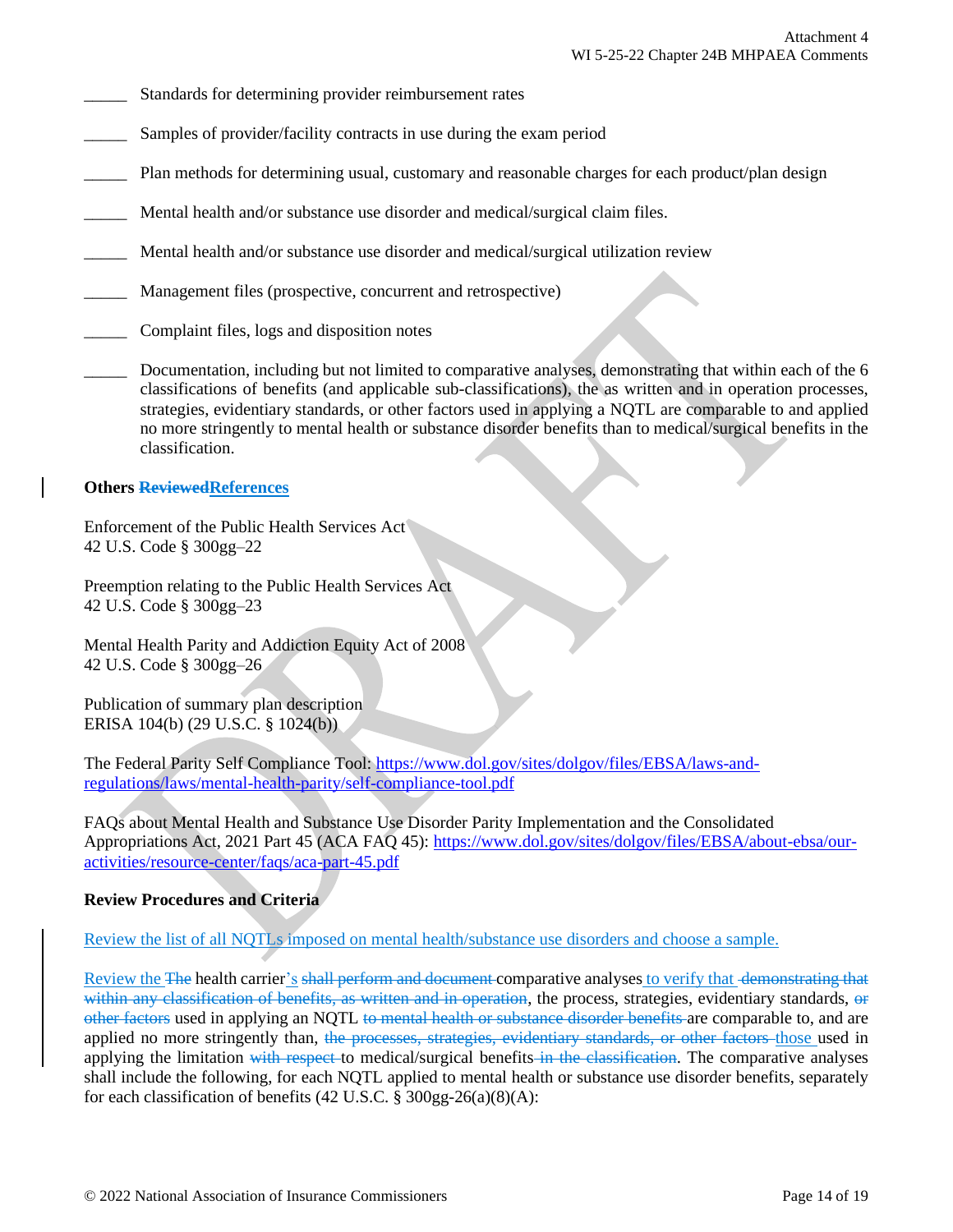- The specific coverage terms or other relevant terms regarding the NQTL and a description of all mental health or substance use disorder and medical or surgical benefits to which such NQTL applies in each respective benefits classification;
- The factors used to determine that the NQTL will apply to mental health or substance use disorder benefits and medical or surgical benefits;
- The evidentiary standards used for the factors identified, when applicable, provided that every factor shall be defined, and any other source or evidence relied upon to design and apply the NQTL to mental health or substance use disorder benefits and medical or surgical benefits;
- The comparative analyses demonstrating that the processes, strategies, evidentiary standards and other factors used to apply the NQTL to mental health or substance use disorder benefits, as written and in operation, are comparable to, and are applied no more stringently than, the processes, strategies, evidentiary standards, and other factors used to apply the NQTL to medical or surgical benefits in the benefits classification; and
- The specific findings and conclusions reached by the health carrier with respect to the health insurance coverage, including any results of the analyses described in 42 USC  $300gg-26(a)(8)(A)$  that indicate that the health carrier is or is not in compliance with  $45$  CFR  $146.136(c)(4)$ .

The health carrier's analyses must contain the following, at a minimum (ACA FAQ 45 Q2):

- 1. A clear description of the specific NQTL, plan terms and policies at issue;
- 2. Identification of the specific mental health or substance use disorder and medical/surgical benefits to which the NQTL applies within each benefit classification, and a clear statement as to which benefits identified are treated as mental health or substance use disorder and which are treated as medical/surgical;
- 3. Identification of any factors, evidentiary standards or sources, or strategies or processes considered in the design or application of the NQTL and in determining which benefits, including both mental health or substance use disorder benefits and medical/surgical benefits, are subject to the NQTL. Analyses should explain whether any factors were given more weight than others and the reason(s) for doing so, including an evaluation of any specific data used in the determination;
- 4. To the extent the health carrier defines any of the factors, evidentiary standards, strategies, or processes in a quantitative manner, it must include the precise definitions used and any supporting sources;
- 5. The analyses, as documented, should explain whether there is any variation in the application of a guideline or standard used by the health carrier between mental health or substance use disorder and medical/surgical benefits and, if so, describe the process and factors used for establishing that variation;
- 6. If the application of the NQTL turns on specific decisions in administration of the benefits, the health carrier should identify the nature of the decisions, the decision maker(s), the timing of the decisions and the qualifications of the decision maker(s);
- 7. If the health carrier's analyses rely upon any experts, the analyses, as documented, should include an assessment of each expert's qualifications and the extent to which the health carrier ultimately relied upon each expert's evaluations in setting recommendations regarding both mental health or substance use disorder and medical/surgical benefits;
- 8. A reasoned discussion of the health carrier's findings and conclusions as to the comparability of the processes, strategies, evidentiary standards, factors and sources identified above within each affected classification, and their relative stringency, both as applied and as written. This discussion should include citations to any specific evidence considered and any results of analyses indicating that the health carrier is or is not in compliance with MHPAEA; and
- 9. The date of the analyses and the name, title and position of the person or persons who performed or participated in the comparative analyses.

The health carrier shall avoid the following practices and procedures when responding to a request for comparative analyses (ACA FAQ 45 Q3):

- 1. Production of a large volume of documents without a clear explanation of how and why each document is relevant to the comparative analysis;
- 2. Conclusory or generalized statements, including mere recitations of the legal standard, without specific supporting evidence and detailed explanations;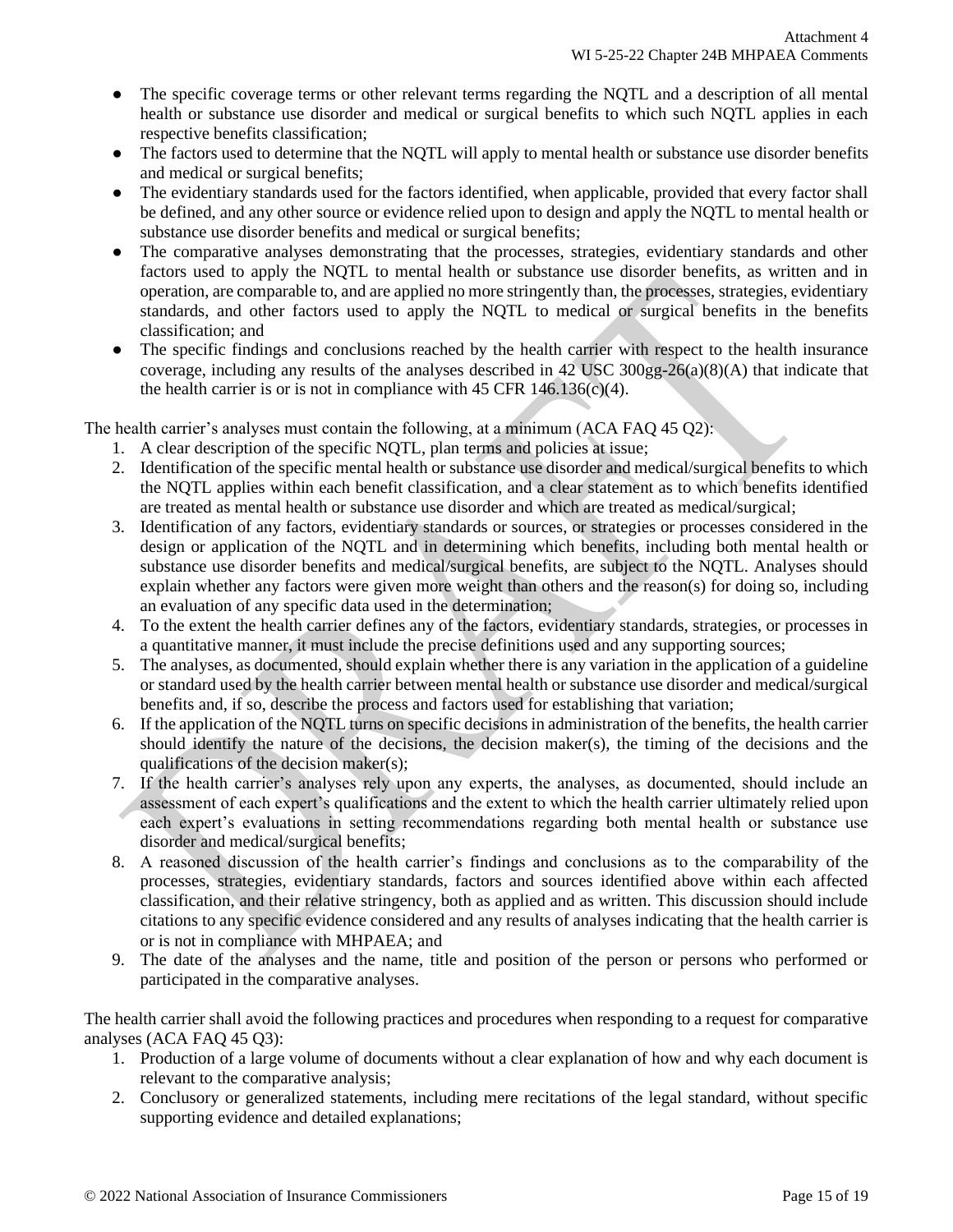- 3. Identification of processes, strategies, sources and factors without the required or clear and detailed comparative analysis;
- 4. Identification of factors, evidentiary standards and strategies without a clear explanation of how they were defined and applied in practice;
- 5. Reference to factors and evidentiary standards that were defined or applied in a quantitative manner, without the precise definitions, data, and information necessary to assess their development or application; and
- 6. Analysis that is outdated due to the passage of time, a change in plan structure, or for any other reason.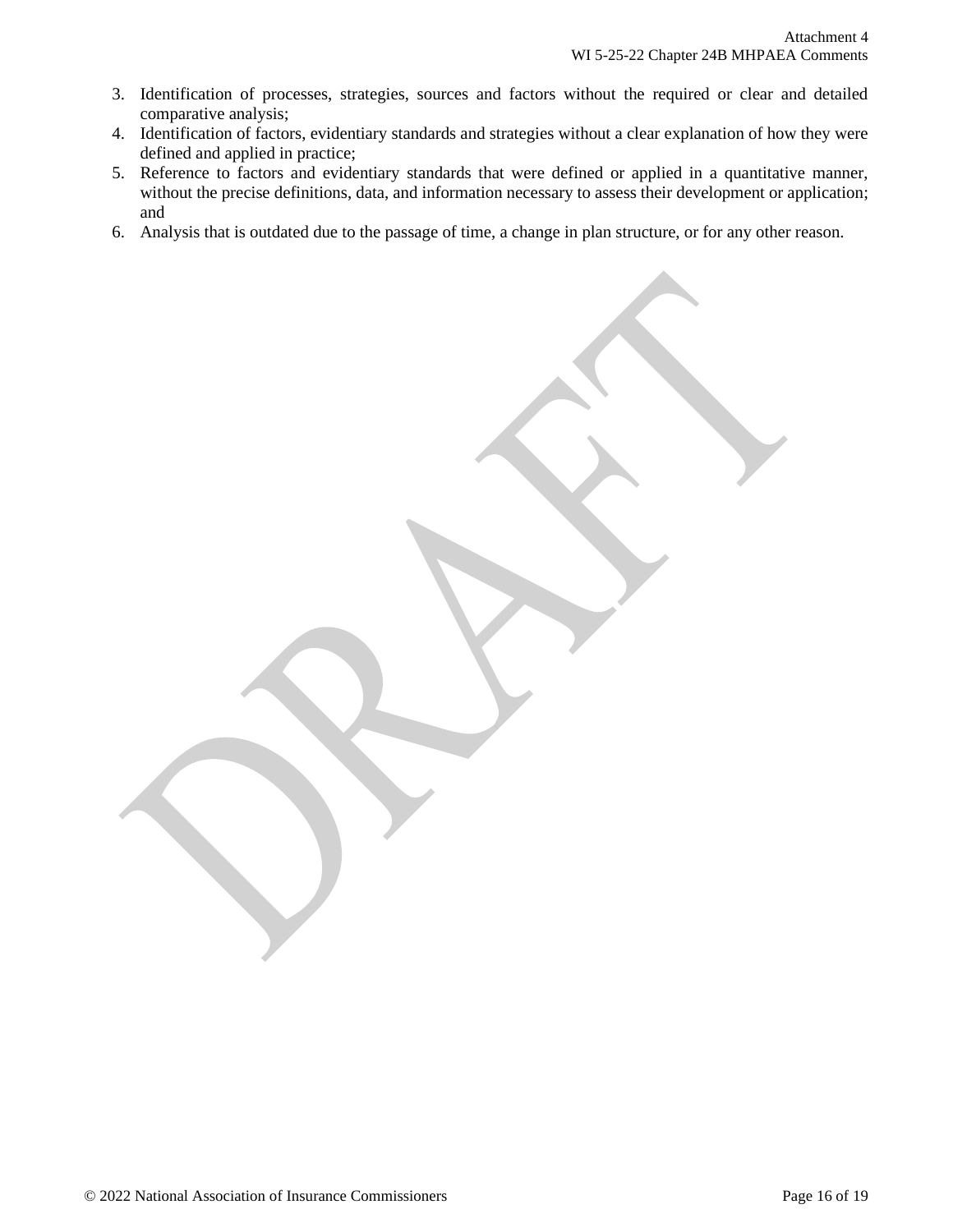## **Standard 6**

**The health carrier shall ensure that it complies with all availability of plan information and related disclosure obligations regarding: 1) criteria for medical necessity determinations; 2) reasons for denial of services; 3) information relevant to medical/surgical, mental health and substance use disorder benefits; 4) rules regarding claims and appeals, including the right of claimants to free reasonable access to and copies of documents, records and other information including information on medical necessity criteria for both medical/surgical benefits and mental health and substance use disorder benefits, as well as the processes, strategies, evidentiary standards and other factors used to apply a NQTL with respect to medical/surgical benefits and mental health or substance use disorder benefits under the plan, including any analyses performed by the carrier as to how the NQTL complies with MHPAEA.** 

**Apply to:** Certain group and individual health carriers offering mental health and substance use disorder coverage

#### **Documents to be Reviewed**

- \_\_\_\_\_ Plan policies and procedures for responding to participant requests for medical necessity criteria for either or both mental health and substance use disorder services and medical/surgical services
- Plan policies and procedures for responding to requests for information on the processes, strategies, evidentiary standards and other factors used to apply a NQTL with respect to medical/surgical benefits and mental health or substance use disorder benefits under the plan
- Sample adverse benefit determination letters
- Sample letters responding to disclosure requests for medical necessity criteria and information on NQTLs
- Policies and procedures for classifying denials as administrative or medical necessity
- Internal and external appeals files for mental health and substance use disorder services adverse benefit determinations
	- Log of disclosure requests, including date requested, date responses was provided, samples of documents sent in response

## **Others Reviewed References**

45 CFR § 146.136(d) ERISA 104 29 CFR § 2520.104b-1 29 CFR § 2560.503-1 29 CFR § 2590.715-2719

## **Review Procedures and Criteria**

Review the The health carrier's -shall demonstrate the method by which it makesfor providing available to any current or potential participant, beneficiary, or contracting provider upon request the medical necessity criteria used to make mental health or substance use disorder determinations. medical necessity determinations ... (45 CFR § 146.136(d)(1)). This shall include a reporting of how the health carrier ensures prompt release of the criteria upon request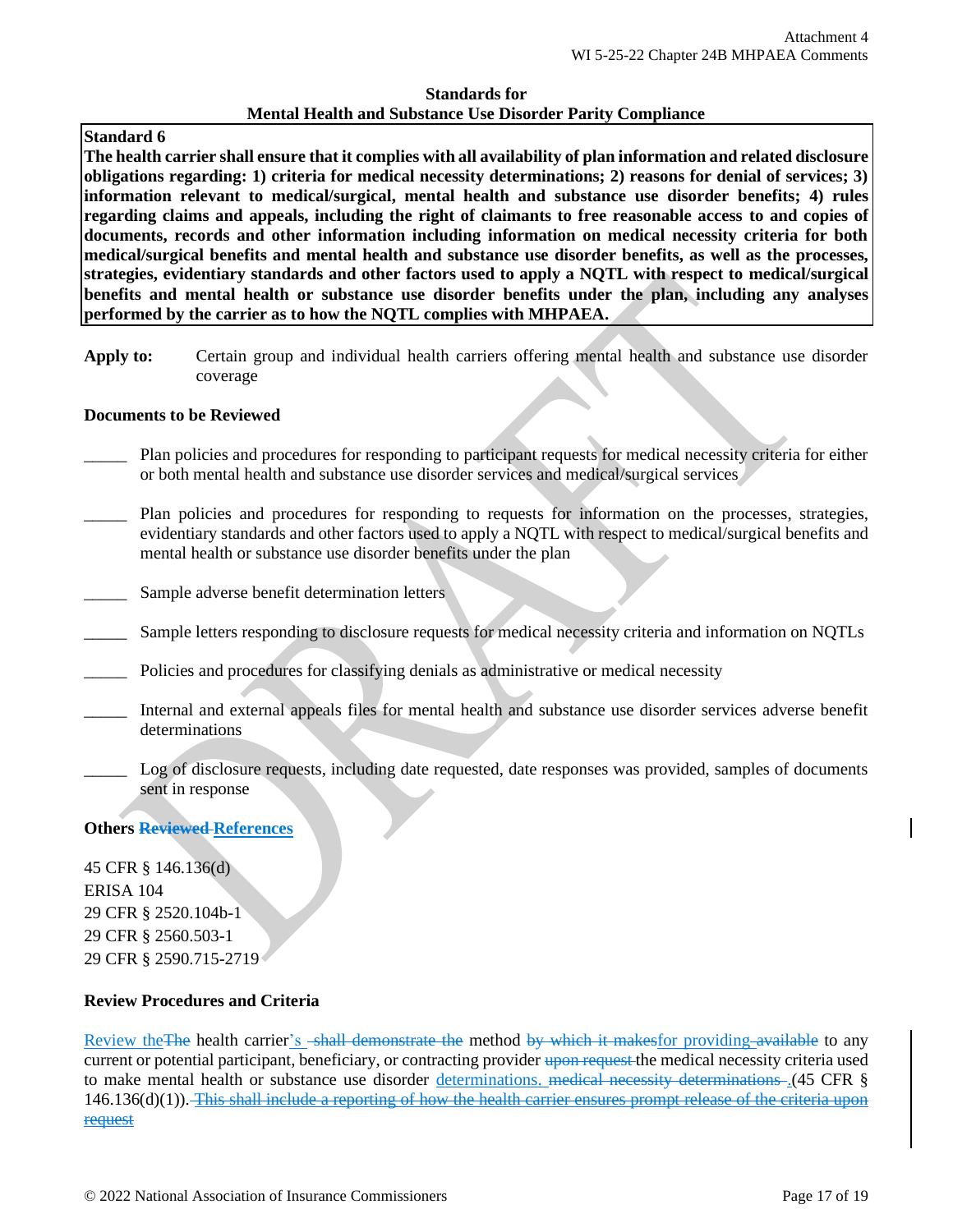Review the The health carrier's letters shall demonstrate that it provides providing the reason for any denial of reimbursement for mental health or substance use disorder benefits and verify that the letters are dated within 30 days of the request. (45 CFR § 146.136(d)(2)). This shall include a reporting of how the health carrier ensures prompt delivery of the reason for the denial to the beneficiary

Review the The health carrie's recarrier's shall demonstrate its method policy & procedure for responding promptly to requests for all documents, records and other information relevant to the claimant's claim for benefits after an adverse benefit determination, including medical necessity criteria and disclosures referenced above. (45 CFR § 146.136(d)(3)). This shall include the health carrier's protocol for ensuring that it discloses medical necessity criteria for both medical/ surgical benefits and mental health and substance use disorder benefits, as well as disclosures pertaining to the processes, strategies, evidentiary standards and other factors the health carrier used to apply a NQTL with respect to medical/ surgical benefits and mental health or substance use disorder benefits under the plan, when those specific items are requested. This shall also include a reporting of how the health carrier ensures prompt disclosure of all information requested

Document that the Thehealth -carrier's must demonstrate that all claims processing and disclosure regarding adverse benefit determinations complies with the federal claims and appeals regulations. (45 CFR § 147.136)